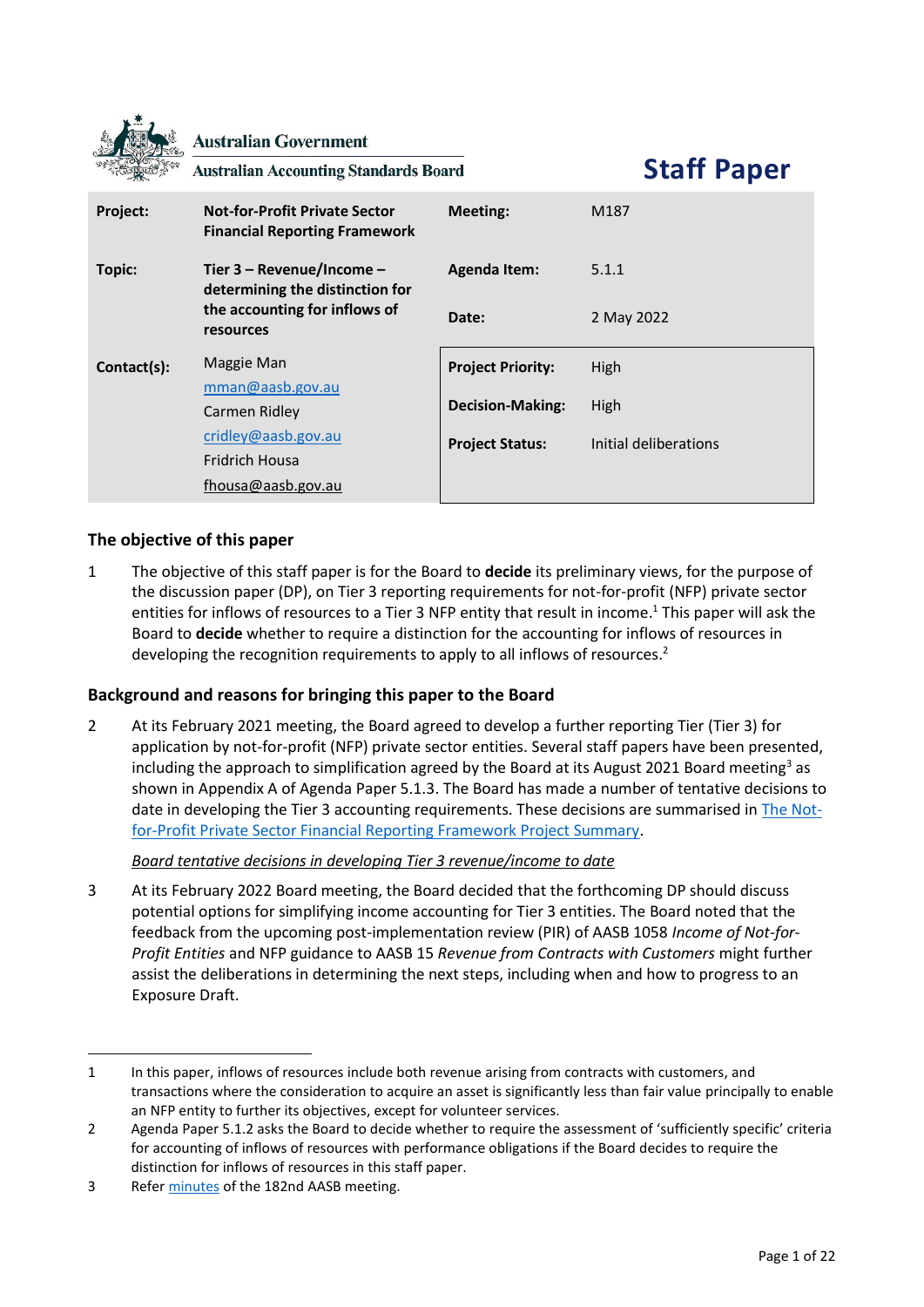- <span id="page-1-0"></span>4 The Board also instructed staff at the February 2022 Board meeting to analyse further some of the options for Tier 3 reporting requirements for income from grants, donations and bequests presented in [Agenda Paper 11.4 o](https://www.aasb.gov.au/media/ol4ondoy/11-4-0_sp_tier3revenuegrants_m185_pp.pdf)f the February 2022 meeting. In particular:
	- (a) Option B: the "enforceable conditions model" recognition of income by identifying liabilities where there are enforceable conditions;
	- (b) Option C: the "enforceable activities/expenditure model" recognition of income set out in AASB 1058 by identifying liabilities for obligations that are not owed to customers, including performing specified activities or incurring eligible expenditure. The Board directed staff to analyse this option further to factor in cases when a stipulation by the transferor was provided in respect of a particular period; and
	- (c) Option D: the "expense/time-based matching model" recognition of income on a systematic basis over the periods which the entity recognises as expenses the related costs for which the transfers are intended to compensate and includes deferred income recognition for unenforceable conditions.<sup>4</sup>

### *Tier 3 revenue/income discussion yet to be addressed*

- 5 Following the decisions made by the Board and stakeholder feedback, this paper addresses how to develop an approach to address stakeholder requests for a simplified approach removing the need to consider two sets of criteria currently contained in AASB 15 and AASB 1058. This development includes consideration of whether a distinction for the accounting of inflows of resources (other than volunteer services) is required, and if so, on what basis. Such an approach would cover transfers that are within the scope of AASB 15 and transfers within the scope of AASB 1058.<sup>5</sup>
- 6 The paper does not consider any transactions scoped out of AASB 1058 and AASB 15.<sup>6</sup> Agenda Paper 5.2.2 focuses on simplification options for interest and dividends. Other inflows of resources that may result in an income, such as rental income are not considered in this staff paper.<sup>7</sup>
- 7 Staff have further expanded the high-level scenarios presented in [Agenda Paper 11.4](https://www.aasb.gov.au/media/ol4ondoy/11-4-0_sp_tier3revenuegrants_m185_pp.pdf) at the February 2022 meeting to illustrate the differences in the possible income recognition options presented in this staff paper in Agenda paper 5.1.3.

## **Attachment**

Agenda Paper 5.1.3 Supporting document: High-level examples providing a comparison of the outcomes of the possible income recognition options and other supporting material

## **Structure of this agenda item**

- 8 This paper is structured as follows:
	- (a) Summary of staff recommendations (paragraphs  $9 10$  $9 10$ );

<sup>4</sup> As part of the further analysis, staff have modified Option B and Option C presented in February 2022 for this staff paper.

<sup>5</sup> Agenda Paper 5.1.2 will address whether to require the assessment of 'sufficiently specific' criteria for accounting of inflows of resources with performance obligations if a distinction for the accounting for inflows of resources is required.

<sup>6</sup> Paragraph 5 of AASB 15 scoped out transactions including lease contracts, insurance contracts and financial instruments, and paragraph 7 of AASB 1058 scoped out transactions relating to share-based payment transactions, business combinations, insurance contracts, licenses, income taxes and restructures of administrative arrangements.

<sup>7</sup> Initial stakeholder feedback did not identify any concerns with the current accounting requirements for other transactions, nor the need for any possible Tier 3 simplifications or alternative options.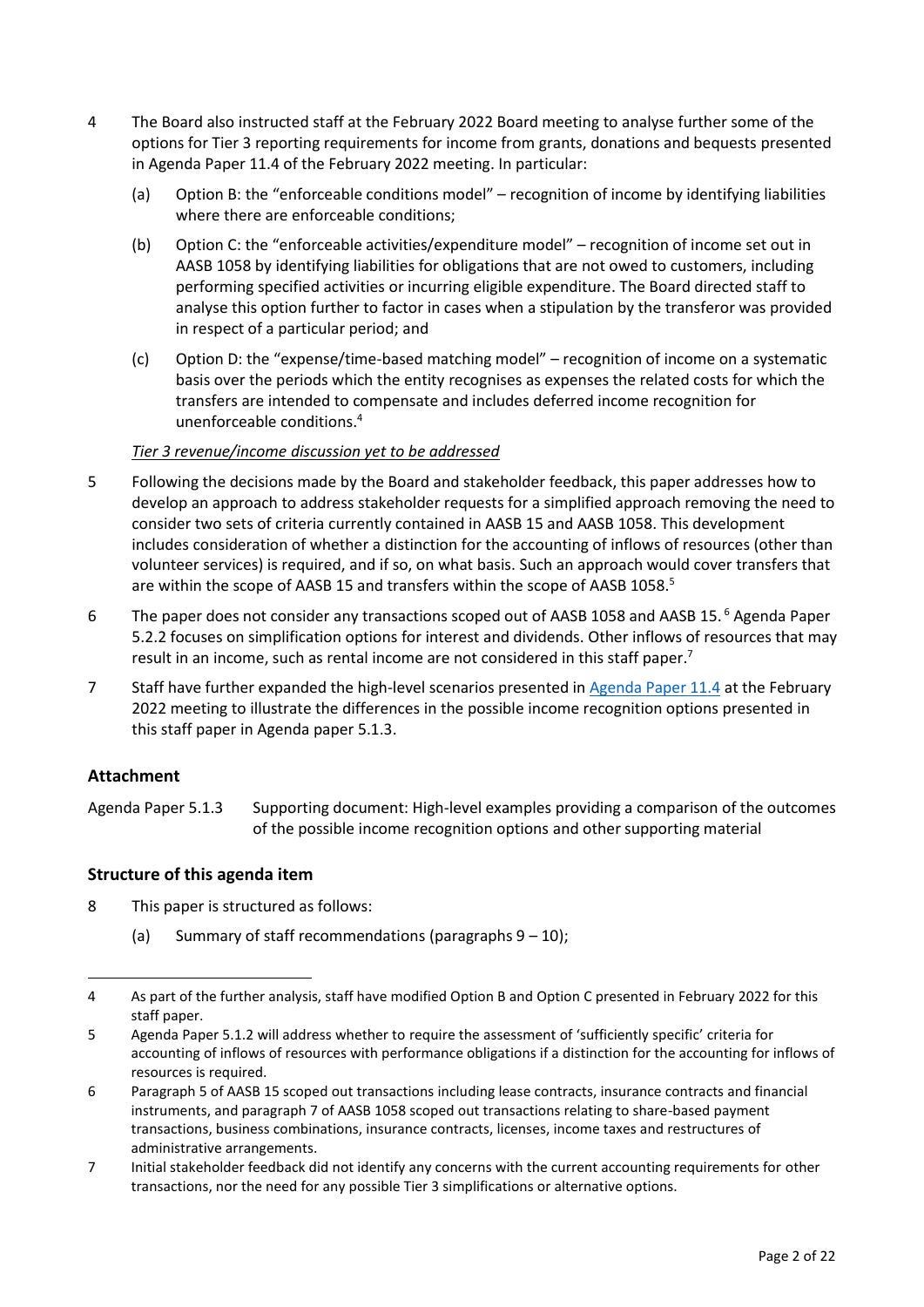- (b) current requirements under Australian Accounting Standards (paragraphs  $11 17$  $11 17$ );
- (c) Australian legislative requirements (paragraph [18\)](#page-3-1);
- (d) summary of approaches taken by selected other jurisdictions (paragraph [19\)](#page-4-0);
- (e) summary of feedback from Australian stakeholders (paragraph [20\)](#page-5-0);
- (f) findings from academic research and other literature (paragraph [21\)](#page-6-0); and

*Considering options for simplifications and staff analysis and recommendations*

- (g) simplification of options for Tier 3 income recognition model flowchart [\(Figure 1](#page-8-0) and paragraphs [22](#page-7-0) – [24\)](#page-9-0);
	- (i) is a distinction required for the accounting for inflows of resources? [\(Table 1a](#page-10-0)nd paragraphs  $25 - 27$  $25 - 27$ );
	- (ii) how to require distinction for the accounting for different types of inflows of resources [\(Table 2a](#page-13-0)nd paragraph[s 28](#page-16-0) – [30\)](#page-17-0); and
	- (iii) options for Tier 3 reporting requirements on all inflows of resources if no distinction for the accounting for different inflows of resources is required [\(Table 3](#page-18-0) and paragraphs  $31 - 32$  $31 - 32$ ).

#### **Summary of staff recommendations in this paper**

- <span id="page-2-0"></span>9 Staff recommend Tier 3 reporting requirements for income recognition require an entity to distinguish between inflows of resources based on whether the inflows of resources contain an explicit stipulation given by a transfer provider to use the inflows of resources in a particular way, or to act or perform in a particular way, that results in the outflows of resources that are expected to be used by the NFP entity in fulfilling its obligations. An explicit stipulation to use the inflows of resources in a particular way or to act or perform in a particular way, include:
	- (a) transfer of goods and/or services;
	- (b) perform a specified activity;
	- (c) incur eligible expenditure for a specified purpose that is not an identifiable specified activity covered by paragraph [9\(b\);](#page-2-3) and
	- (d) use the inflows of resources in respect of a specified time period as stipulated by the resource transferor.

<span id="page-2-3"></span>Any inflows of resources received for general purposes or to fund current operations without time stipulation from transfer provider will not meet the criteria of explicit stipulation to use resources in a particular way or to act or perform in a particular way.

<span id="page-2-1"></span>10 Staff further recommend that documentation between the transferor and transferee is required to consider that the stipulation is explicit.

#### **Current requirements under Australian Accounting Standards**

- <span id="page-2-2"></span>11 NFP private sector reporting entities are required to comply with AASB 15 *Revenue from Contracts with Customers* and AASB 1058 *Income of Not-for-Profit Entities* when accounting for revenue and income (other standards provide requirements for particular types of the income, such as AASB 16 *Leases* and AASB 9 *Financial Instruments*).
- 12 A high-level summary of AASB 15 and AASB 1058 requirements has been provided below in paragraphs [13](#page-3-2) – [17.](#page-3-0)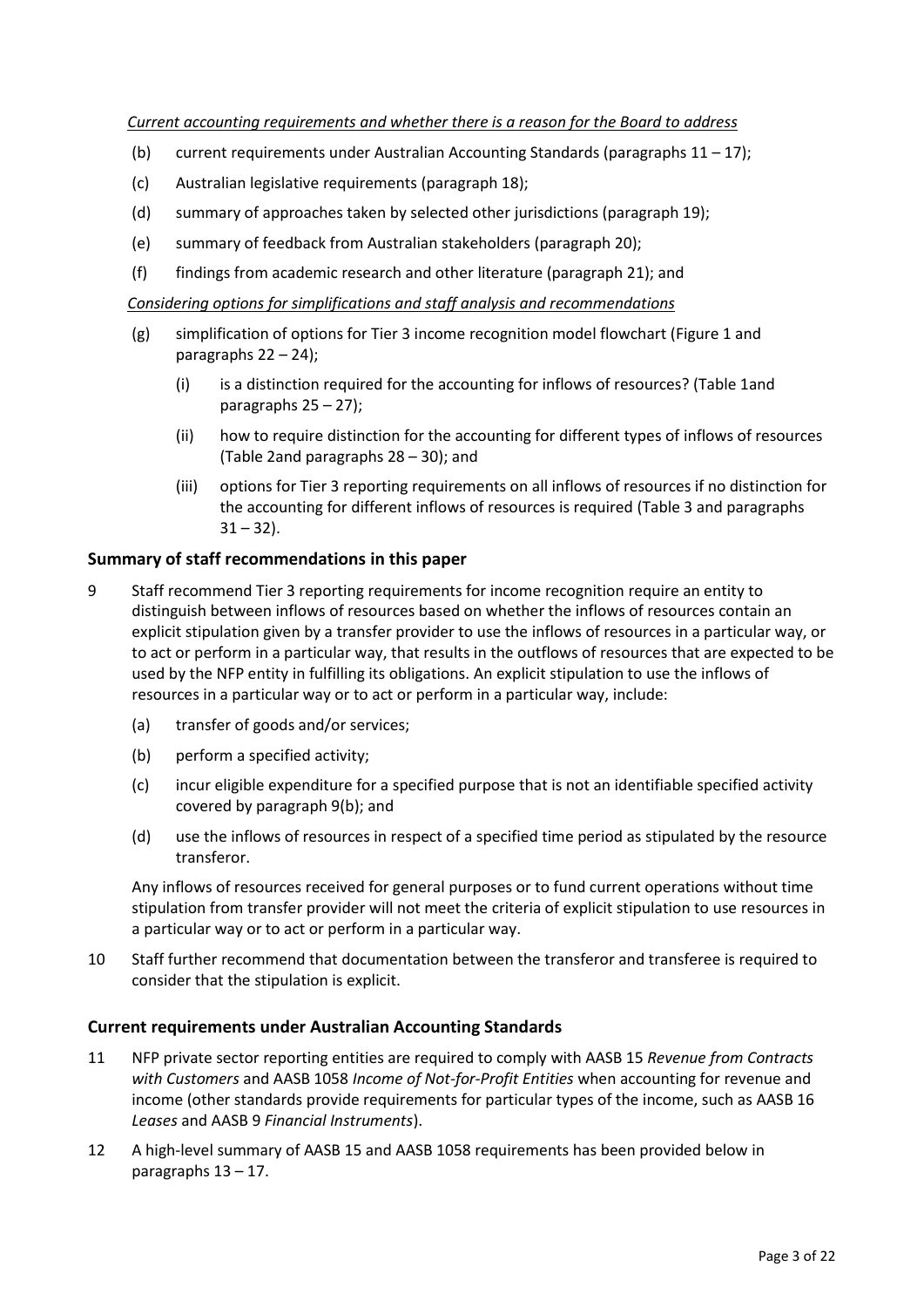#### *AASB 15* Revenue from Contracts with Customers *– a high-level summary*

- <span id="page-3-2"></span>13 AASB 15 applies to revenue arising from a contract (in writing, orally or in accordance with customary business practices) that has commercial substance, with identifiable rights for each party and payment terms for the goods or services to be transferred, and it is probable the entity will collect the consideration in exchange for the goods or services that will be transferred to the customer.
- 14 An entity must identify and assess the performance obligation for the goods or services promised to transfer to the customer that is either a bundle or a series with substantially the same pattern of distinct goods or services.<sup>8</sup>
- 15 An entity recognises revenue when (or as) the entity satisfies the performance obligations when the promised goods or services (i.e. an asset) is transferred, and the customer obtains control of that asset. An entity may transfer control of a good or service over time (e.g. a cleaning service) or at a point in time (e.g. sale of goods at retail). Where the performance obligation is satisfied over time, an entity is required to apply an appropriate method, using input and output methods, with consideration of the nature of the goods or service in measuring the progress towards complete satisfaction of that performance obligation.

### *Measurement*

16 An entity is required to determine the transaction price, that is, the amount of consideration an entity expects to be entitled to in exchange for transferring the promised goods or services to a customer. Revenue is recognised based on the amount of the allocated transaction price when (or as) a performance obligation is satisfied. The transaction price is allocated to each performance obligation on a relative stand-alone selling price basis unless this is not directly observable, in which case an entity is required to estimate the stand-alone selling price using techniques such as the adjusted market assessment, expected costs plus margin or the residual approach.

## *AASB 1058* Income from Not-for-Profit Entities *– a high-level summary* (summarised in AP 11.4 at the February 2022 Board meeting)

<span id="page-3-0"></span>17 AASB 1058 applies to transactions where the consideration to acquire an asset is significantly less than fair value, principally to enable an NFP entity to further its objects. Income other than revenue from contracts with customers and interest would be recognised immediately upon recognising an inflow of an asset (unless a related lease liability, financial instrument, provision or another related amount exists) except to the extent that the entity has an enforceable obligation to use a transferred financial asset to acquire or construct a recognisable non-financial asset to be controlled by the entity.

## **Australian legislative requirements**

<span id="page-3-1"></span>18 As presented in Agenda 11.4 presented at the February 2022 AASB Board meeting, the staff's review of the Australian legislation governing NFP entities noted that changes to revenue and other income accounting may have an impact on the determination of the size thresholds for financial reporting requirements, and may have an impact on whether an entity qualifies for a particular financial reporting tier.

<sup>8</sup> A transfer of goods or services is distinct if the customer can benefit from the goods or services either on their own or together with other resources readily available to the customer, and the entity's promise to transfer the goods or services to the customer is separately identifiable from other promises in the contract.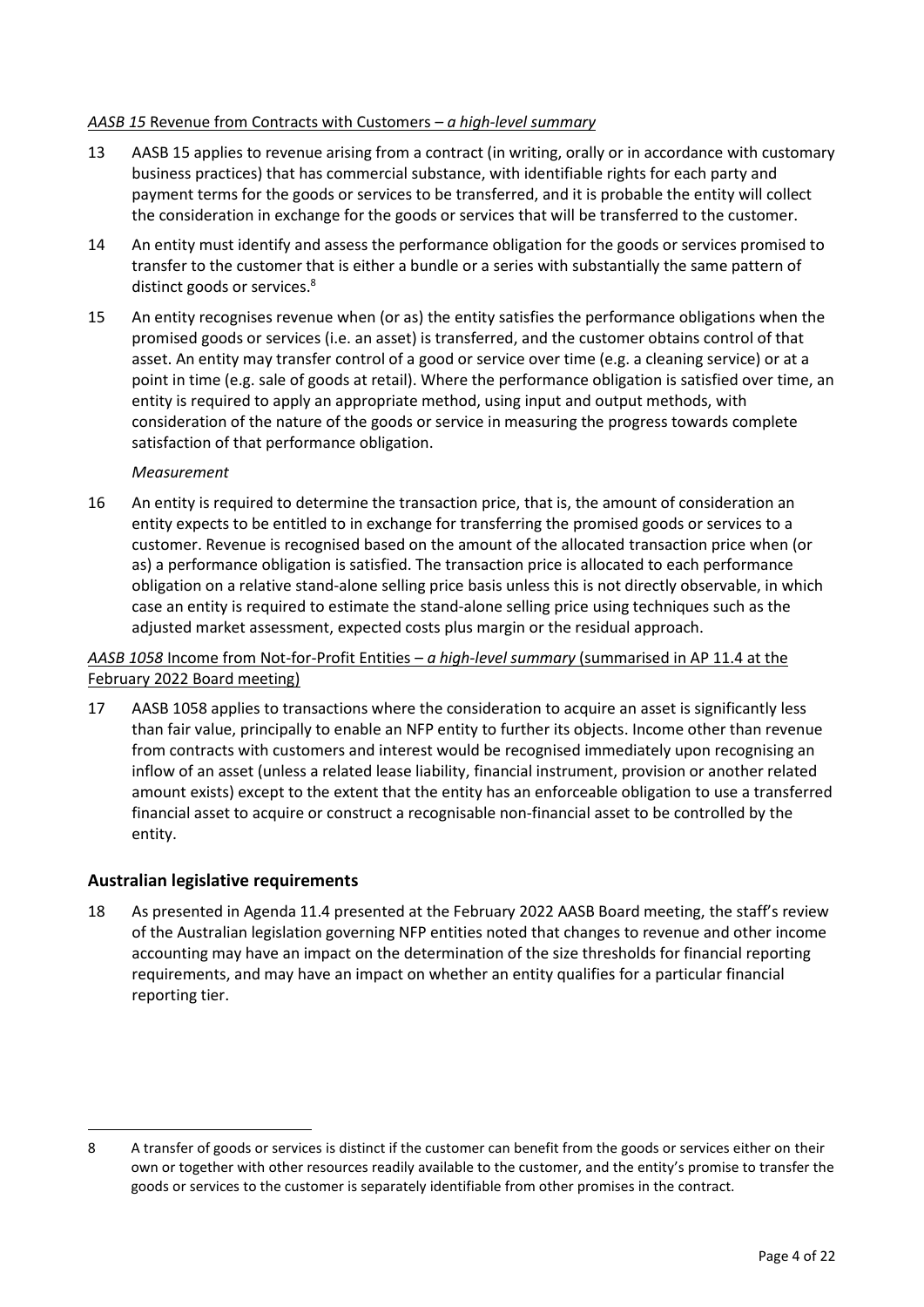## **Summary of approaches taken by selected other jurisdictions**

<span id="page-4-0"></span>19 When considering this topic, staff had regard to the requirements that apply to smaller NFP entities of other jurisdictions.<sup>9</sup> The summary from our review is as follows:

| Income<br>type/Jurisdiction                                         | Revenue from sales of<br>goods/services                                                                                                                                                  | Revenue/Income with<br>conditions                                                                                                              | <b>Revenue/Income without</b><br>conditions                                                                                 |
|---------------------------------------------------------------------|------------------------------------------------------------------------------------------------------------------------------------------------------------------------------------------|------------------------------------------------------------------------------------------------------------------------------------------------|-----------------------------------------------------------------------------------------------------------------------------|
| <b>IFRS for SME / UK</b><br>FRS 102 and UK<br><b>Charities SORP</b> | Revenue from sales when an<br>entity transfers significant<br>risk and rewards of<br>ownership and when services<br>are provided (stage of<br>completion method). <sup>10</sup>          | Grants/donations<br>recognised as conditions<br>are met.                                                                                       | Grants/donations<br>recognised when entitled<br>to the resource.                                                            |
| <b>NZ Tier 3</b>                                                    | Revenue from sales of goods<br>recognised when sale occurs<br>(usually when goods are<br>received by the purchaser) or<br>when services are provided<br>(stage of completion<br>method). | Grants/donations with 'use<br>or return' conditions -<br>income recognised when<br>conditions are met. <sup>11</sup>                           | Grants/donations<br>recognised when cash<br>received.                                                                       |
| <b>Singapore CAS</b>                                                | Income from providing goods<br>or services is earned to the<br>extent the goods and/or<br>service provided.                                                                              | Grants/donations<br>recognised as conditions<br>are met.                                                                                       | Grants/donations<br>recognised when entitled<br>to the resource.                                                            |
| <b>HK SME FRF and</b><br><b>SME-FRS</b>                             | Same as IFRS for SMEs/FRS<br>102.                                                                                                                                                        | Grants recognised over<br>period necessary to match<br>them with related costs<br>they are intended to<br>compensate on a<br>systematic basis. | Grants as received if<br>purpose is to compensate<br>for expenses incurred or<br>for giving immediate<br>financial support. |
| <b>Canada ASNFPO</b>                                                | Same as IFRS for SMEs/FRS<br>102.                                                                                                                                                        | Grants/donations<br>recognised either in the<br>same period as expenses                                                                        | Grants/donations<br>recognised when cash<br>received.                                                                       |

- 9 Staff considered the components of financial statements from the following selected jurisdictions: International United Kingdom – IFRS for SMEs, United Kingdom – FRS 102 *The Financial Reporting Standards applicable in the UK and Republic of Ireland* (FRS 102) – Section 1A small entities regime and Charities SORP (102) *Accounting and Reporting by Charities: Statement of Recommended Practice* (Charities SORP), New Zealand – *Public Benefit Entity Simple Format Reporting – Accrual (Not-for-profit)* (NZ Tier 3 Standard), Canada – Part III of the Handbook Accounting Standards for Not-for-profit Organisations (Canada ASNFPO), Singapore – *Charities Accounting Standard, Hong Kong – Small and Medium-sized Entity Financial Reporting Standard* (HK SMEFRF & SME-FRS), and United States of America – Not-for-profit Entities (Topic 958) (US ASC NFP 958).
- 10 As part of the IASB's second comprehensive review of the *IFRS for SMEs* Standard, the IASB had tentatively decided at its February 2022 meeting proposing amendments to align the *IFRS for SMEs* Standard with IFRS 15 *Revenue from Contracts with Customers* with some simplifications as noted in Agenda Paper 4.1 presented at the February 2022 AASB Board meeting.
- 11 As part of the NZASB PIR of its Tier 3 and 4 PBE Standards, the NZASB has decided at its March 2022 meeting to propose amending its revenue recognition model to recognise significant grants/donations as or when expectations over use are satisfied (either over time, or at a point in time) with appropriate guidance to be developed, and to clarify that expectations are documented when agreed in writing (or there is some other form of evidence to demonstrate this agreement) and that the expectation (as documented) is specific enough to allow the reporting entity to reliably demonstrate to the resource provider when the expectation has been satisfied (regardless whether the resource provider monitors the use of the funding provided or not).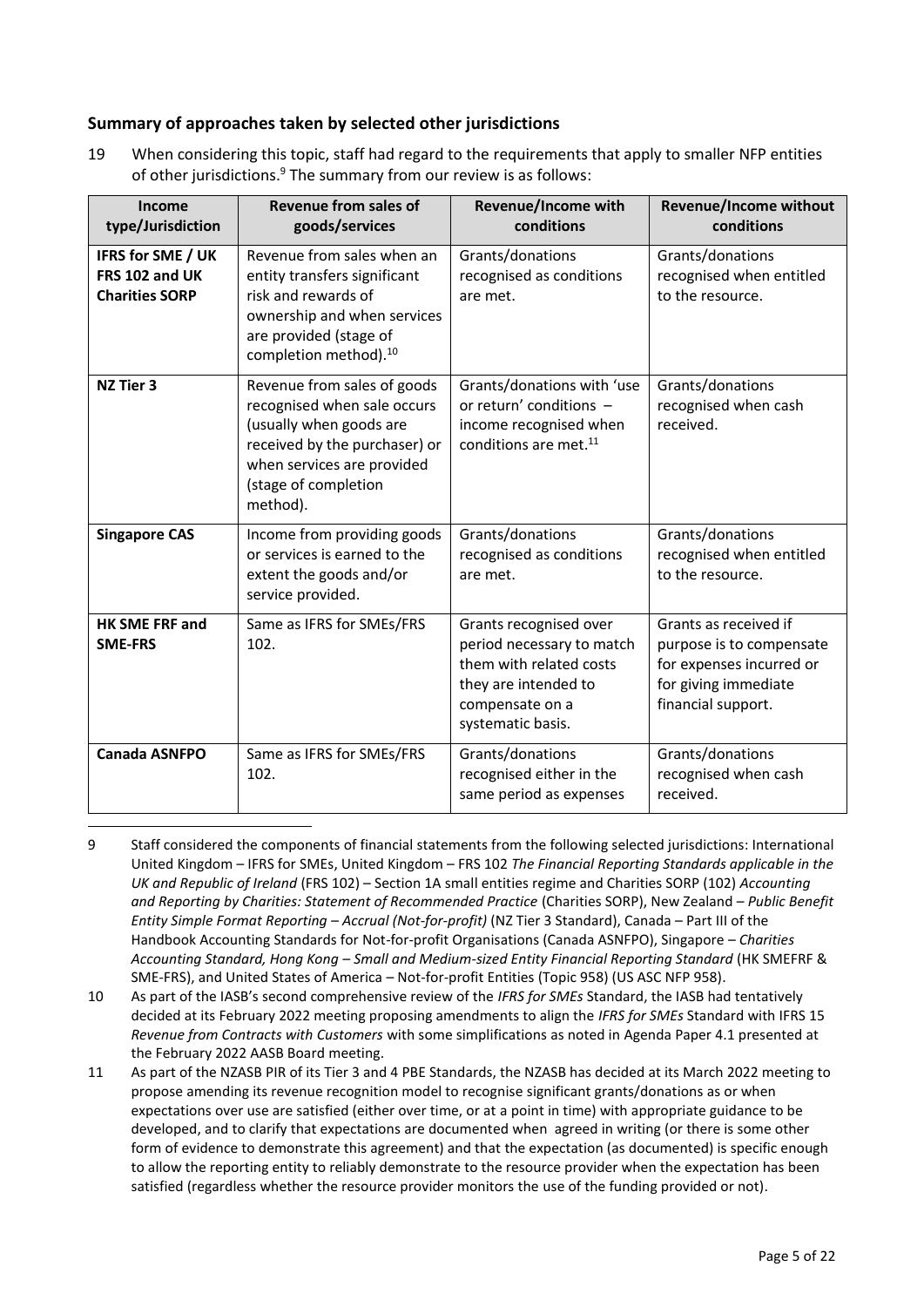| Income<br>type/Jurisdiction                   | Revenue from sales of<br>goods/services                                                                                                                  | Revenue/Income with<br>conditions                                                                                                                                                                                             | <b>Revenue/Income without</b><br>conditions                                               |
|-----------------------------------------------|----------------------------------------------------------------------------------------------------------------------------------------------------------|-------------------------------------------------------------------------------------------------------------------------------------------------------------------------------------------------------------------------------|-------------------------------------------------------------------------------------------|
|                                               |                                                                                                                                                          | incurred or using fund<br>accounting.                                                                                                                                                                                         |                                                                                           |
| US ASC NFP 958                                | Revenue from sales of goods<br>or services recognised<br>similarly as AASB 15.                                                                           | Grants/donations - If the<br>agreement includes donor-<br>imposed conditions, then<br>income recognised as<br>conditions are met.                                                                                             | Grants/donations<br>recognised when cash<br>received.                                     |
| <b>IPSASB</b><br><b>ED 70</b><br><b>ED 71</b> | Revenue from sales of goods<br>or services recognised<br>similarly as AASB 15 but<br>customers can be beneficiary<br>as a third party.                   | Grants/donations<br>recognised as present<br>obligations are met                                                                                                                                                              | Revenue/grants/donations<br>recognised when recipient<br>has control of the<br>resources. |
| <b>IFRS4NPO</b><br>(consultation<br>paper)    | No sector-specific issues<br>regarding exchange revenue<br>were identified hence<br>consultation paper does not<br>cover these types of<br>transactions. | Four alternatives provided for comment for non-<br>exchange transactions:<br>Use IFRS for SME concepts and principles<br>i.<br>ii.<br>Use IAS 20<br>Use IPSASB 23<br>iii.<br>iv. Use IPSASB 23 with exceptions. <sup>12</sup> |                                                                                           |

## **Summary of feedback from Australian stakeholders**

- <span id="page-5-0"></span>20 The following summarises feedback relevant to the topics covered in this staff paper, including from the AASB NFP Project Advisory Panel (NFP PAP) meetings held on 18 May 2021<sup>13</sup> and 8 March 2022:<sup>14</sup>
	- (a) Several NFP PAP members noted that NFP entities encounter difficulties identifying the distinction between recognition of revenue under AASB 15 and recognition of income under AASB 1058, and suggested Tier 3 recognition of revenue and other income should be developed as a single integrated section of the Tier 3 Standard.
	- (b) There was little support to revert to the 'significant risk and rewards of ownership' model in the superseded AASB 118 *Revenue*. A few members supported the straightforward approach adopted by the NZ Tier 3 Standard, while one member considered simplifying the recognition principles in AASB 15 instead.
	- (c) Most NFP PAP members expressed concern that many transferred assets under AASB 1058 resulted in immediate income recognition where there may be conditions to apply the transferred assets in future periods or raised for specific purposes. The concerns included:
		- (i) the inability to defer income can impact an NFP entity's ability to generate income from other sources due to the entity showing a 'healthy' surplus;

<sup>12</sup> Consultation feedback indicated stakeholders' preference to recognise non-exchange revenue using the principles in IPSAS 23 and introduce exceptions to the requirements for gifts in-kind based on some national standards and to provide NPO-specific guidance.

<sup>13</sup> Refer Agenda Paper 3.4 *Not-for-Profit Project Advisory Panel minutes from 18 May 2021 meeting* from the 20- 21 June 2021 AASB meeting.

<sup>14</sup> Refer Agenda Paper 4.4 Draft *Not-for-Profit Project Advisory Panel minutes from 8 March 2022 meeting* from the 9 April 2022 AASB meeting.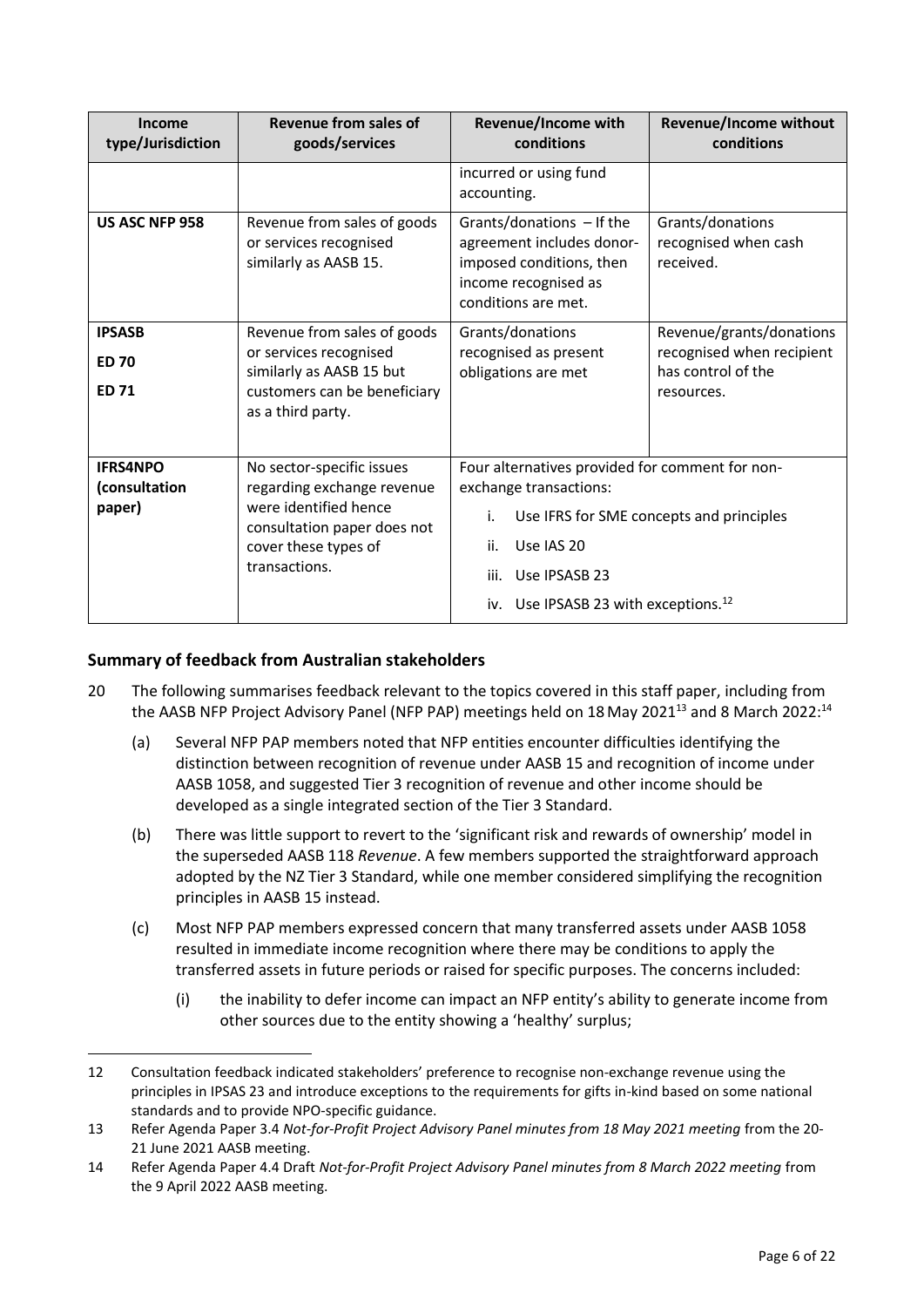- (ii) funding/oversight bodies (users) whose expectations of the underlying basis of income recognition often differ from the basis applied; and
- (iii) differences between statutory and management reporting resulting in duplication of reporting.
- (d) There were mixed views on how to simplify income recognition of grants, donation and bequests, with some members supporting the matching principle as it aligns with users' expectations of the transferred resources. However, one member noted that this may result in a 'free for all' deferral approach without regard to enforceability attached to transferred resources. A few members suggested to include a simpler test of 'use or return' condition accompanying the transferred resources in place of the residual approach of applying AASB 15 first. This is similar to the existing criterion specified in NZ Tier 3 Standard as well as the 'enforceable conditions model' as referenced in paragraph [4\(a\)](#page-1-0) which would result in grants or donations being reasonably deferred except for when they are received for general purposes.
- (e) PAP members noted other matters, including consideration of donations received for taxdeductibility purposes must not have any conditions attached to specific performance obligations. Tier 3 requirements should not require smaller NFP entities to assess each agreement to consider enforceability or deferral of income for all scenarios (e.g. nonrefundable school fees).

## **Findings from academic research and other literature**

- <span id="page-6-0"></span>21 As noted in AP 11.4 at the February 2022 and AP 4.1 at the April 2022 Board meeting, academic research indicated that accrual accounting provides useful information to encourage donors and assure or support regulators. Some specific issues identified facing NFP entities from various research papers include:
	- (a) non-reciprocal or non-exchange transfers from donors that have conditions or restrictions attached and valuing the contributions of volunteers (albeit in the context of the appropriateness of the conceptual framework);<sup>15</sup>
	- (b) AASB 15 and AASB 1058 were identified as adding complexity and possibly reducing understanding of users as the recognition of income from grants, capital funds or procurement processes where the outcome related to the purpose of the funding was not sufficiently clear to allow the staged recognition as the expenses were incurred resulting in profitable performance, threatening potential resourcing opportunities. As such, there is support amongst users, preparers and auditors for a simpler income recognition approach such as the matching principle which could help users better understand the accounting for an entity's revenue and income;<sup>16</sup> and
	- (c) NFP entities do not have the necessary knowledge to prepare financial statements compliant with the Australian Accounting Standards, with AASB 15 and AASB 1058 identified as accounting standards being problematic for some charities and not aligned with user expectations within the sector.<sup>17</sup>

<sup>15</sup> *The non-profit accounting mess* (Anthony, R. N., 1995)

<sup>16</sup> *Decision Usefulness: A re-examination of the information needs of non-profit GPFR users* (Gilchrist, D., Furneaux, C., West, A. and Zhang, Y., 2021)

<sup>17</sup> *[Annual Reports of Australian Not-for-Profit Organisations: Insights from internal and external stakeholders](https://www.cpaaustralia.com.au/-/media/project/cpa/corporate/documents/tools-and-resources/financial-reporting/annual-reports-of-australian-nfp-organisations---insights-from-internal-and-external-stakeholder.pdf?rev=492abeae176840c091092fe940e606a5)* (Judd, C., Muir, J., Pathirange, N. & Shying, M., February 2022)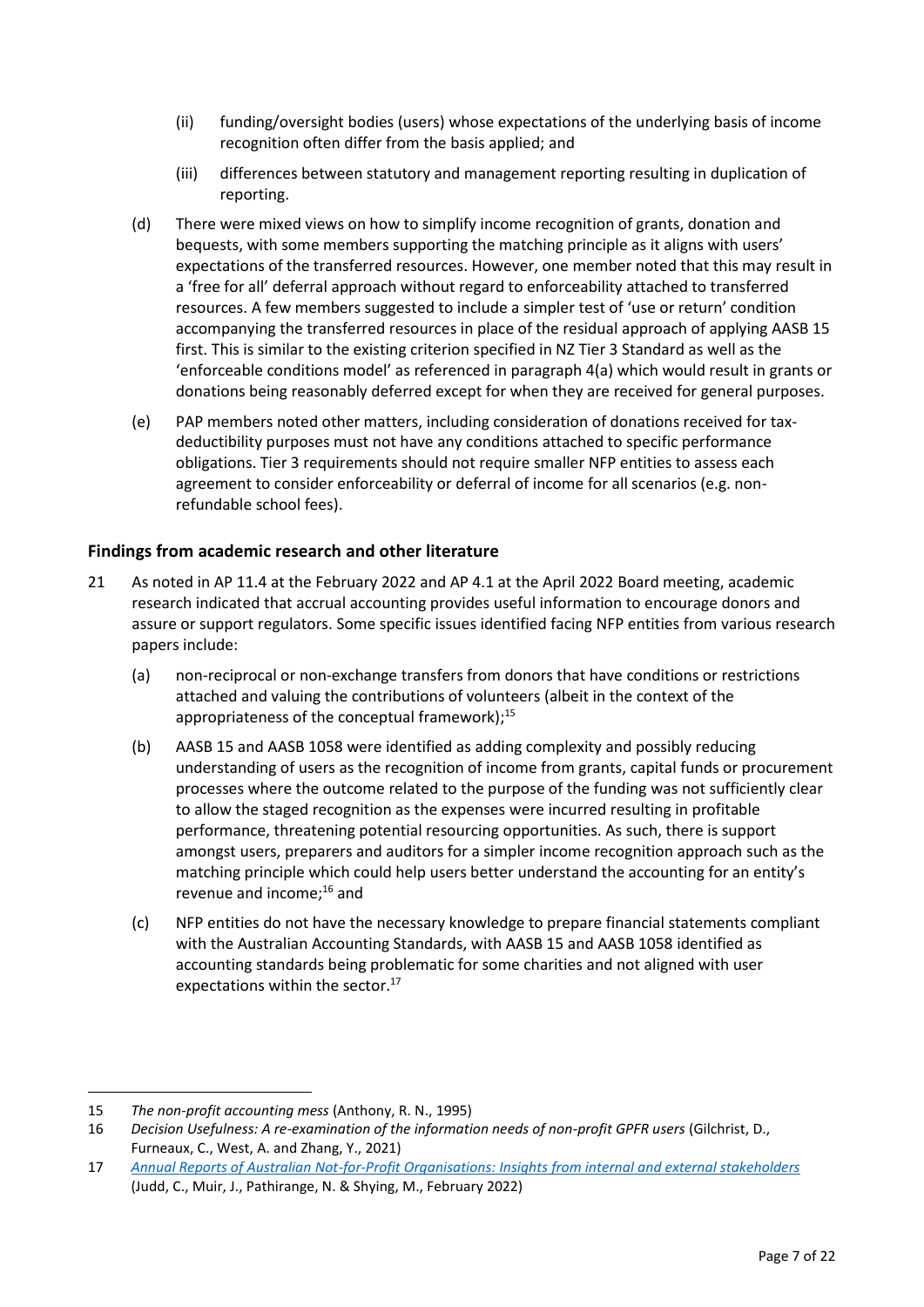## **Options for simplification**

- <span id="page-7-0"></span>22 With reference to the 'Approach to simplification' flowchart in Appendix A of Agenda Paper 5.1.3, the staff analysis considers current practice in Australia and international jurisdictions, feedback received from stakeholders, and the findings summarised in paragraphs [11](#page-2-2) to [21](#page-6-0) above. Staff have presented the options for simplification i[n Figure 1](#page-8-0) 'Simplification options for Tier 3 income recognition model' flowchart presented on the following page regarding:
	- (a) whether, and how, an integrated approach can be developed, including whether a distinction for the accounting for inflows of resources is required by Tier 3 entities – considered in this staff paper. This information is represented by the **red box** in the flowchart. Staff recommendations are shaded in **yellow**; and
	- (b) whether to require the assessment of 'sufficiently specific' criteria for the accounting of inflows of resources with obligations (such as explicit stipulation or reciprocal transactions) – considered in Agenda Paper 5.1.2.

Staff also acknowledge that there may be other possible combinations of options (e.g. Options 4A and 4B can apply to the consideration for Option 1A below) that the Board may decide to be an appropriate option for consideration. As such, Option 1A may also be relevant when determining whether to require 'sufficiently specific' criteria in Agenda Paper 5.1.2 (as presented with a dotted line to A.P. 5.1.2 Q1).

- 23 Agenda Paper 5.1.3 presents six high-level scenarios to illustrate the differences in the outcomes of the identified income recognition options.<sup>18</sup> The scenarios cover inflows of resources an entity receives for:
	- (a) sales of goods and/or services;
	- (b) operational funding in current year to be spent in the following financial year;
	- (c) funds to employ staff and fund their salaries;
	- (d) operational funding to further entity's objectives;
	- (e) funds to construct a non-financial asset; and
	- (f) performing a research activity.

<sup>18</sup> The scenarios apply to consideration of Options 1A, 2A, 2B and 2C in this staff paper.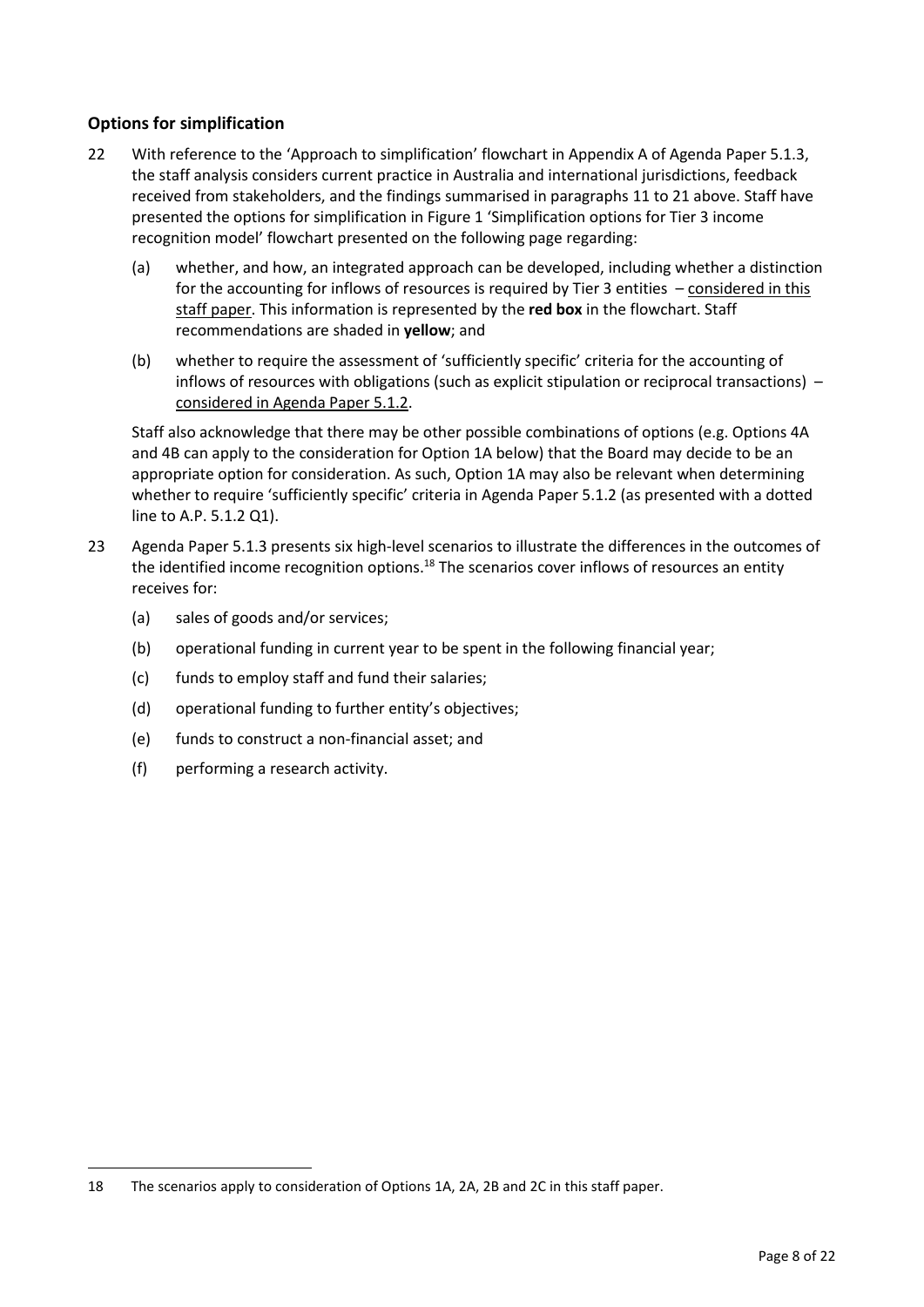#### *Figure 1: Simplification options for Tier 3 income recognition model*

<span id="page-8-0"></span>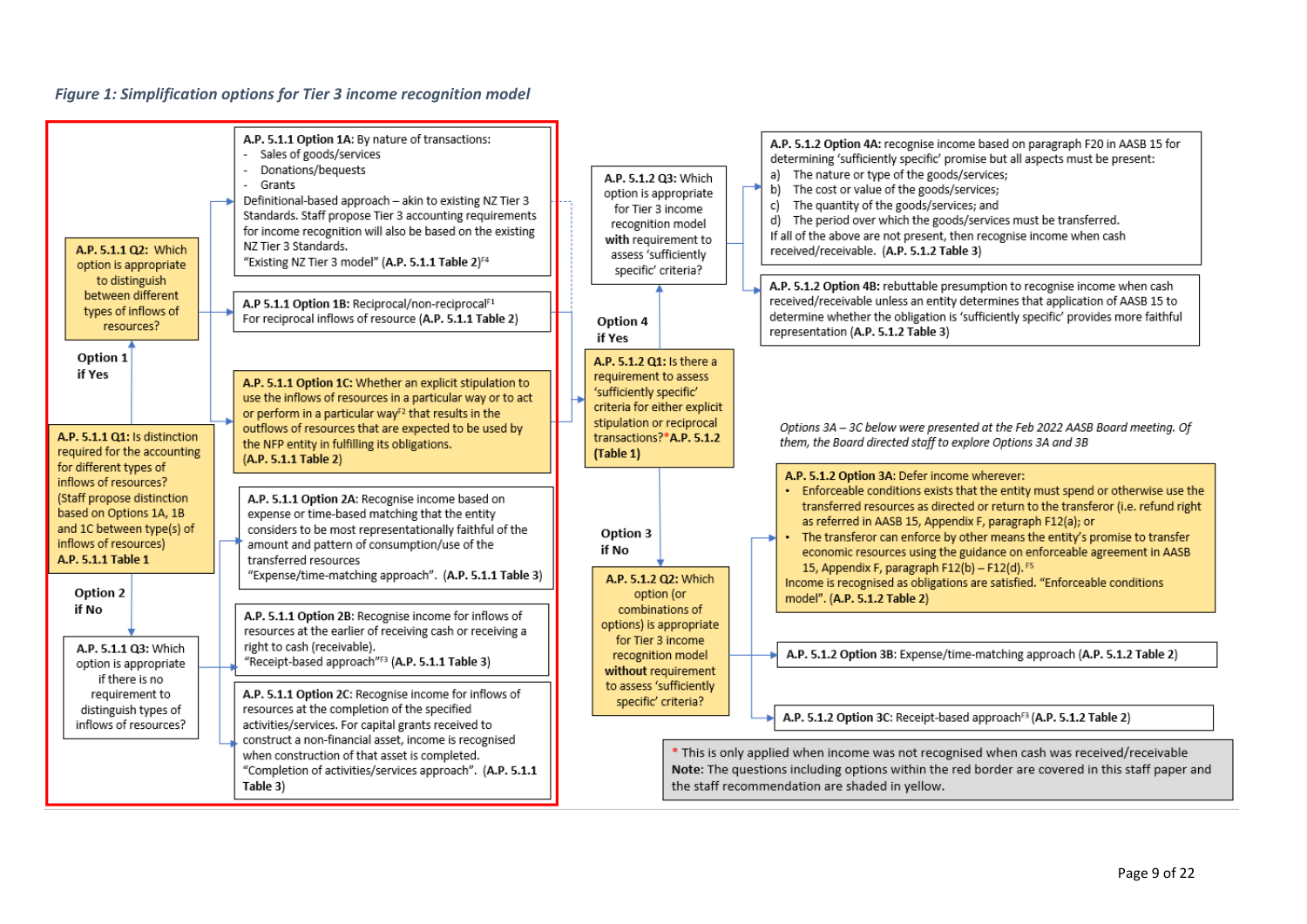<span id="page-9-1"></span>Footnotes to flowchart:

- F1 AASB 1004 defines 'non-reciprocal transfer' as a transfer in which the entity receives assets or services or has liabilities extinguished without directly giving approximately equal value in exchange to the other party or parties to the transfer.
- <span id="page-9-2"></span>F2 An explicit stipulation to use the transferred resources in a particular way or to act or perform in a particular way, including to:<br>a) transfer go
	- a) transfer goods and/or services (i.e. akin to performance obligation recognised under AASB 15)
	- b) perform a specified activity (e.g. akin to construct a non-financial asset under AASB 1058 or conduct a form of research for the entity's benefit);
	- c) incur eligible expenditure (i.e. incur expenditure for a specified purpose that is not an identifiable specified activity covered by (b)), e.g. funding is provided to a university to employ a marketing manager to promote the university's courses to overseas students; or
	- d) use the transferred resources in respect of a specified time period as stipulated by the resource transferor.

Any use of transferred resources for general purposes or to fund current operations without a time stipulation from transfer provider will not meet the definition of using resources in a particular way or to act or perform in a particular way.

- F3 Whilst the Board indicated in its February 2022 meeting for staff not to pursue this option for the recognition of grants, donations or bequest as income, staff consider it may be an option for recognition of *ad hoc* sales of goods/services as income and for completeness of documenting the options considered.
- F4 If the Board prefers Option 1A (i.e. distinction based on nature of transactions), then determining whether to require assessment of 'sufficiently specific' criteria may also be a relevant consideration in Question 1 of this staff paper.
- F5 AASB 15, Appendix F, paragraph F12(a) (d) lists the following examples of terms that result in enforceable agreements:
	- a) a refund in cash or kind is required when the agreed specific performance has not occurred;
	- b) the customer, or another party acting on its behalf, has a right to enforce specific performance or claim damages;
	- c) the customer has the right to take a financial interest in assets purchases or constructed by the entity with resources provided under the agreement; and
	- d) the parties to the agreement are required to agree on alternative uses of the resources provided under the agreement.
- <span id="page-9-0"></span>24 Staff have identified the following options, including staff analysis and recommendations for Tier 3 reporting requirements regarding:
	- (a) whether a distinction is required for the accounting for inflows of resources [\(Table 1\)](#page-10-0);
		- (i) if a distinction is required options on how to distinguish between different types of inflows of resources [\(Table 2\)](#page-13-0); and
		- (ii) if a distinction is not required options on accounting requirements for income recognition without requiring the distinction for the accounting for inflows of resources [\(Table 3\)](#page-18-0).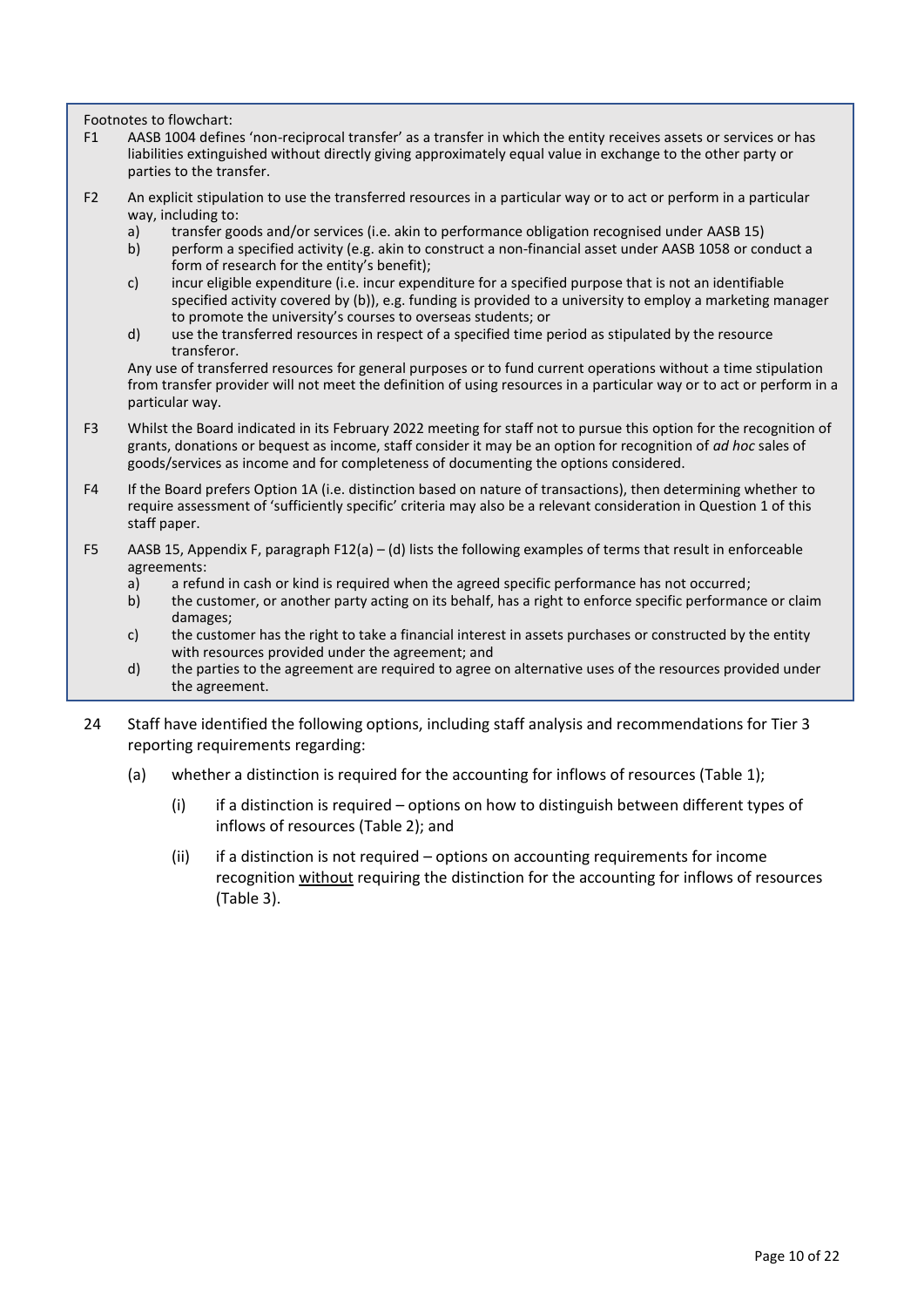<span id="page-10-0"></span>

| <b>Possible options for</b><br>Tier $3$ – requirement<br>for a distinction for<br>the accounting for<br>different inflows of<br>resources                                                                                                                                                                                                                                                                                                                                                                                       | Option 1: To require distinction for the accounting for inflows of resources                                                                                                                                                                                                                                                                                                                                                                                                                 | Option 2: Not require distinction for the accounting of inflows<br>of resources                                                                                                                                                                                                                                                                                                                                      |
|---------------------------------------------------------------------------------------------------------------------------------------------------------------------------------------------------------------------------------------------------------------------------------------------------------------------------------------------------------------------------------------------------------------------------------------------------------------------------------------------------------------------------------|----------------------------------------------------------------------------------------------------------------------------------------------------------------------------------------------------------------------------------------------------------------------------------------------------------------------------------------------------------------------------------------------------------------------------------------------------------------------------------------------|----------------------------------------------------------------------------------------------------------------------------------------------------------------------------------------------------------------------------------------------------------------------------------------------------------------------------------------------------------------------------------------------------------------------|
|                                                                                                                                                                                                                                                                                                                                                                                                                                                                                                                                 | Should the Board decide that a distinction is required for accounting for inflows of<br>resources, staff are proposing that the distinction may be based on: Option 1A) the<br>nature of the transaction, Option 1B) reciprocal or non-reciprocal determination, or<br>Option 1C) whether explicit stipulation is given by a transfer provider attached to the<br>inflow of resources, as discussed in Table 2.                                                                              | This option applies the same accounting requirements to all<br>inflows of resources regardless of type of the transaction,<br>whether distinguished by its nature or whether there are any<br>explicit obligations from the transfer provider or enforceability<br>attached to the inflows of resources. As such, this option would<br>give rise to the same outcome/treatment of all inflows of<br>resources        |
| Jurisdiction adopting<br>similar approaches<br>(and pronouncement)                                                                                                                                                                                                                                                                                                                                                                                                                                                              | AASB 15 and AASB 1058<br>Canada ASNFPO<br>$\bullet$<br>$\bullet$<br>IFRS for SMEs/UK FRS 102/UK Charities SORP<br>NZ Tier 3 Standard<br>$\bullet$<br>$\bullet$<br>Singapore CAS<br>HK SME-FRF and SME-FRS<br>$\bullet$<br>US ASC NFP 958<br><b>IPSASB</b><br>$\bullet$                                                                                                                                                                                                                       | • No jurisdiction identified                                                                                                                                                                                                                                                                                                                                                                                         |
| Support for this<br>To require distinction for accounting for inflows of resources recognises that<br>$\bullet$<br>different recognition requirements may be warranted depending on the type of<br>approach<br>transaction which may be based on, for example, the nature of the transaction or<br>whether there are stipulations which may specify to perform activities or incurring<br>expenditure attached to the resource from the transfer provider, rather than<br>treating all inflows of resources in the same manner. |                                                                                                                                                                                                                                                                                                                                                                                                                                                                                              | Provides simplification by removing judgement and requires<br>$\bullet$<br>less interpretation by not requiring distinction for the<br>accounting of inflows of resources and applying the same<br>recognition accounting requirement regardless the nature of<br>the transaction, or whether there are conditions or<br>stipulation to perform activities/incur expenditure attached<br>to the use of the resource. |
|                                                                                                                                                                                                                                                                                                                                                                                                                                                                                                                                 | Aligns with user understanding of the financial statements for inflows of resources<br>$\bullet$<br>with stipulation by funding/oversight bodies (users) that the NFP entity is required<br>to use the transferred resources as specified by the transfer provider.<br>Consistent with other selected jurisdictions reviewed of the accounting<br>$\bullet$<br>requirements for smaller entities that have different accounting requirements for<br>different types of inflows of resources. | It is a proportionate response for a lower-level differential<br>$\bullet$<br>reporting tier as it recognises the initial feedback from<br>stakeholders that smaller NFP entities are less well-<br>resourced to distinguish between and apply different<br>accounting requirements to different types of inflows of                                                                                                 |
|                                                                                                                                                                                                                                                                                                                                                                                                                                                                                                                                 | Consistent with the principles of the Conceptual Framework where inflows of<br>resources subject to conditions/obligation give rise to assets/liabilities as defined in<br>the Conceptual Framework.<br>Leverages management's information used in decision making that an entity is<br>$\bullet$<br>required to separately account for grant acquittal purposes versus provision of<br>goods and services.                                                                                  | resources.<br>Even though management may be required to acquit grants,<br>$\bullet$<br>distinguishing between whether grants contain conditions<br>versus provision of goods or services is not always clear cut.                                                                                                                                                                                                    |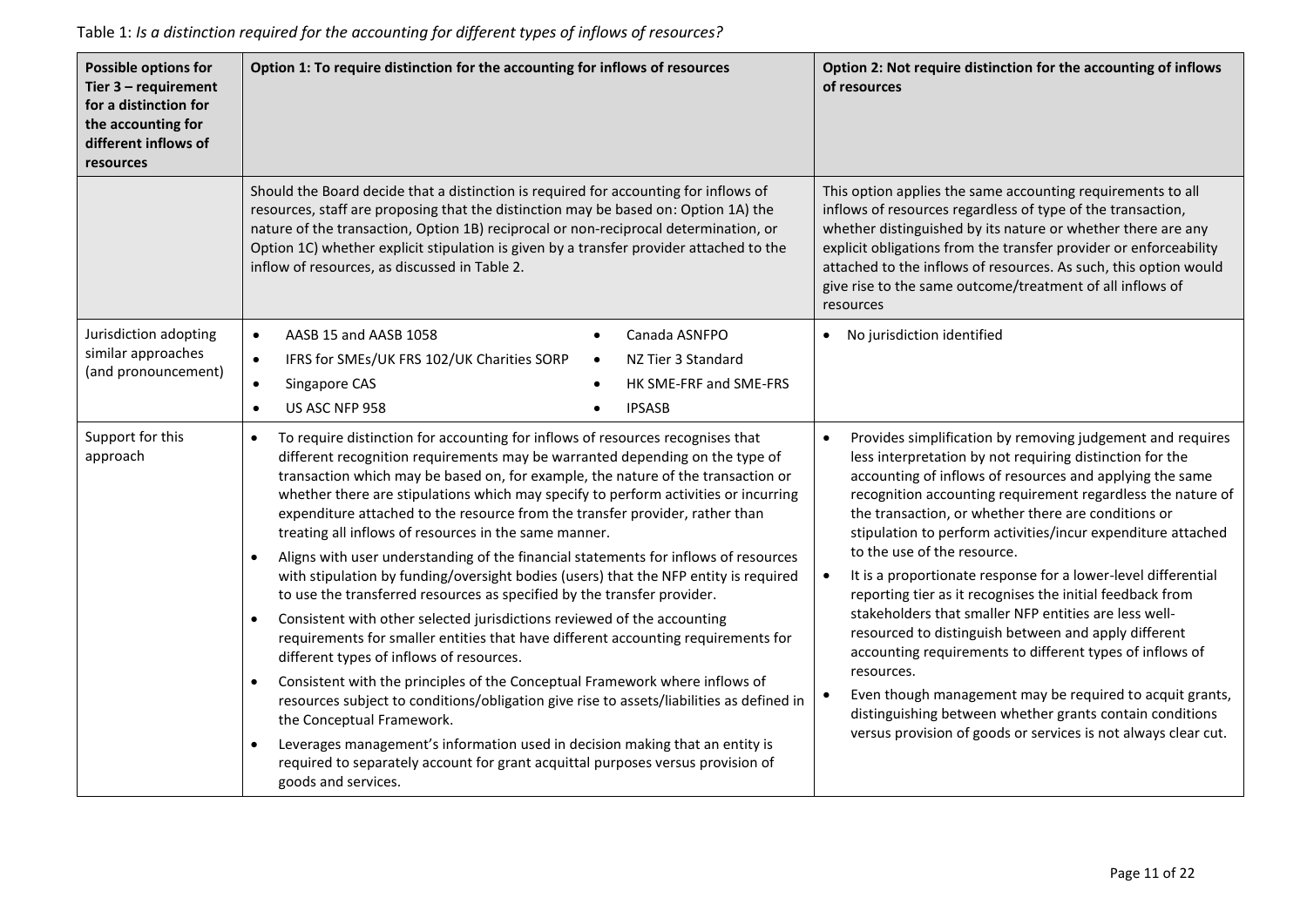| <b>Possible options for</b><br>Tier $3$ – requirement<br>for a distinction for<br>the accounting for<br>different inflows of<br><b>resources</b> | Option 1: To require distinction for the accounting for inflows of resources                                                                                            | Option 2: Not require distinction for the accounting of inflows<br>of resources |
|--------------------------------------------------------------------------------------------------------------------------------------------------|-------------------------------------------------------------------------------------------------------------------------------------------------------------------------|---------------------------------------------------------------------------------|
|                                                                                                                                                  | It may help with presentation requirements in the primary financial statements if<br>distinction for the accounting for inflows of resources is required. <sup>19</sup> |                                                                                 |
|                                                                                                                                                  | Maintains consistency with the requirements applying to other NFP entities which<br>do not apply the same accounting treatment for all inflows of resources.            |                                                                                 |

<sup>19</sup> The Board decided at its November 2021 Board meeting to propose in the DP to replicate the Tier 2 requirements for the information presented on the face of the primary financial statements supplemented by guidance or education material (refer to [minutes](https://aasb.gov.au/media/tvjl3hbs/aasbapprovedminutesm184_nov21.pdf) of the 184<sup>th</sup> meeting of the AASB).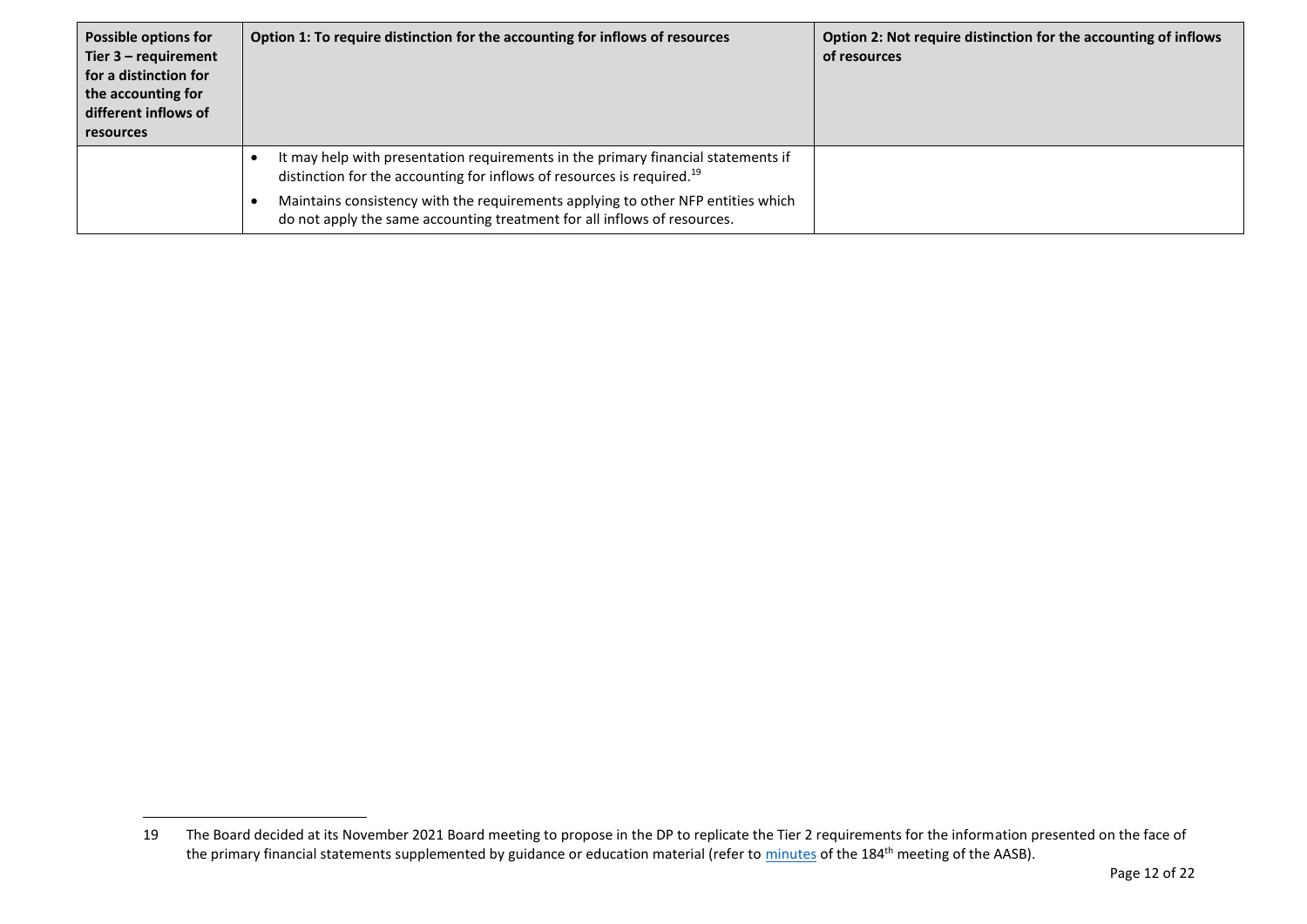#### **Staff recommendation**

- <span id="page-12-0"></span>25 Staff recommend Option 1, that the proposed Tier 3 reporting requirements should require distinction for inflows of resources for the following reasons:
	- (a) Inflows of resources may have stipulations attached to perform a specified activity or incur expenditure given by the transfer provider, or the resources may be derived from different sources (e.g. revenue from sales of goods or services or grants or donations). As such, different accounting requirements may be warranted between the different types of inflows of resources reflected in the options i[n Table 2](#page-13-0) below. Requiring distinction for inflows of resources also ensures that funding or oversight bodies (users) are provided with relevant information relating to inflows of resources with stipulations, and the NFP entity is expected to meet those stipulations.
	- (b) Staff note that developing a simplified integrated approach does not necessarily mean applying the same recognition requirements for all inflows of resources and resulting in the same accounting outcome. Feedback from stakeholders consider that inflows of resources given for a specific purpose with enforceability from a donor or grantor should be accounted for differently (e.g. deferred income recognition) from general purpose grants or donations (e.g. income recognised when grants/donations received). Staff think that a Tier 3 income recognition model that applies a single recognition requirement to all inflows of resources would not sufficiently distinguish the different nature and conditions attached to NFP income transactions. Staff consider that requiring the distinction for the accounting for different inflows of resources would still address stakeholders' concerns to allow an integrated income recognition model to apply to different types of inflows of resources.

#### **Question to Board members**

Q1 Do Board members agree, for the purpose of the DP, with the staff recommendation that Tier 3 reporting requirements should require distinction for the accounting for inflows of resources (Option 1)?

If the Board members disagree, what approach do Board members support?

- 26 If Board members **agree** with the staff recommendation in Question 1 that Tier 3 reporting requirements should continue to require distinction for the accounting for inflows of resources, the simplification options on how to require a distinction between different inflows of resources are presented and analysed in **[Table 2](#page-13-0) and paragraph[s 28](#page-16-0) – [29](#page-16-1)** below.
- <span id="page-12-1"></span>27 If Board members **do not agree** with the staff recommendation in Question 1 and that Tier 3 reporting requirements should not require distinction for the accounting for inflows of resources, the simplification options for the accounting requirements for income recognition for all inflows of resources are analysed in **[Table 3](#page-18-0) and paragraphs [31](#page-20-0) – [32](#page-20-1)** below.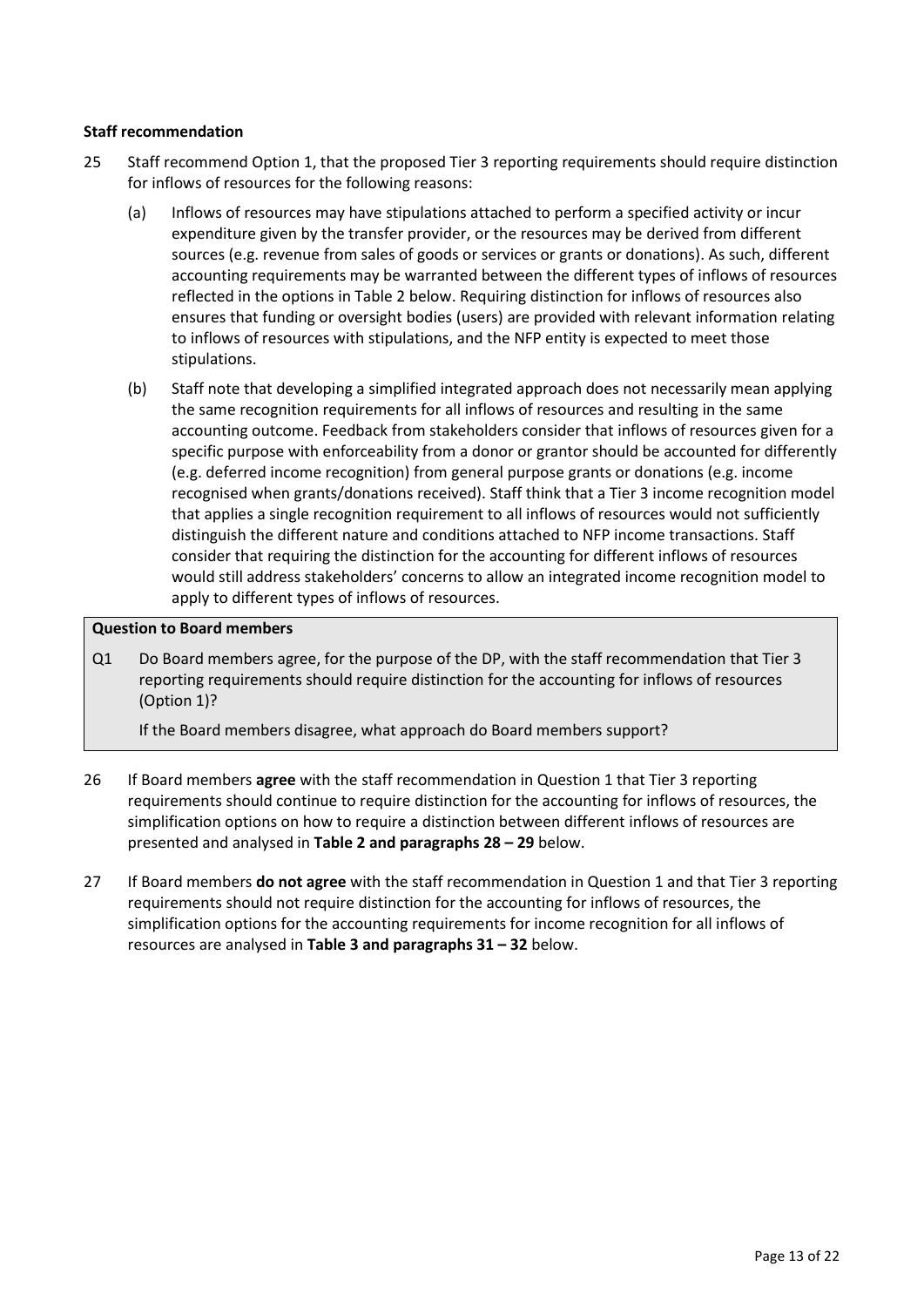# **Note this section is relevant only if the Board agrees with the staff recommendation in Question 1**

| Possible options for Tier 3 - how to<br>require a distinction between<br>different types of inflows of<br>resources                                                                                                                                                                                                                                                                                                                                                                                                                                                                         | Support for the approach                                                                                                                                                                                                                                                                                                                                                                                                                                                                                                                                                                                                                                                                                                       | Arguments against the approach                                                                                                                                                                                                                                                                                                                                                                                                                                                                                                                                                                                                                                                                                                                                                                                                                                                                                                                                                                                                                                                                                                                                                                                                                                                                                                                                                                                                                                                                                                                                                                                                                                                                                                                                                                                                                           |
|---------------------------------------------------------------------------------------------------------------------------------------------------------------------------------------------------------------------------------------------------------------------------------------------------------------------------------------------------------------------------------------------------------------------------------------------------------------------------------------------------------------------------------------------------------------------------------------------|--------------------------------------------------------------------------------------------------------------------------------------------------------------------------------------------------------------------------------------------------------------------------------------------------------------------------------------------------------------------------------------------------------------------------------------------------------------------------------------------------------------------------------------------------------------------------------------------------------------------------------------------------------------------------------------------------------------------------------|----------------------------------------------------------------------------------------------------------------------------------------------------------------------------------------------------------------------------------------------------------------------------------------------------------------------------------------------------------------------------------------------------------------------------------------------------------------------------------------------------------------------------------------------------------------------------------------------------------------------------------------------------------------------------------------------------------------------------------------------------------------------------------------------------------------------------------------------------------------------------------------------------------------------------------------------------------------------------------------------------------------------------------------------------------------------------------------------------------------------------------------------------------------------------------------------------------------------------------------------------------------------------------------------------------------------------------------------------------------------------------------------------------------------------------------------------------------------------------------------------------------------------------------------------------------------------------------------------------------------------------------------------------------------------------------------------------------------------------------------------------------------------------------------------------------------------------------------------------|
| Option 1A: distinction based on the<br>nature of the transaction a<br>definitional-based approach to<br>income recognition of each type of<br>transaction.<br>This approach is akin to the<br>NZ Tier 3 Standard, which specifies<br>the reporting requirements for<br>different types of inflows of<br>resources. Staff have considered<br>that, for this option, income<br>recognition requirements would also<br>be based on the existing<br>NZ Tier 3 Standard <sup>20</sup> to differentiate<br>this option from Option 1C. Option<br>1A is referred to as the "Existing NZ<br>model". | NFP entities may already be distinguishing the different types of<br>$\bullet$<br>inflows of resources based on their nature when preparing their<br>financial statements, as such this approach should not impose any<br>additional cost and leverages information currently used by<br>management.<br>Smaller entities with fewer resources may prefer a definitional-based<br>$\bullet$<br>approach to the accounting requirements for different inflows of<br>resources and arguably reduce judgement and interpretation needed<br>to determine the appropriate accounting requirements.<br>Improves consistency between Tier 3-sized entities as a more rules-<br>$\bullet$<br>based approach to accounting requirements. | This is the current approach where the accounting requirements<br>are based on the nature of the inflows of resources in first instance,<br>that is a distinction between transactions with customers and<br>transactions where an asset was acquired for significantly lower<br>than its fair value. However, stakeholder feedback expressed<br>concern that there can be ambiguity when determining the<br>accounting requirements for grants/donations that have<br>performance obligations which warrants a different accounting<br>requirement to those grants/donations without performance<br>obligations, even though the nature of the transaction is the same.<br>As such, this appears to be a two-step process rather than a single<br>integrated approach.<br>NFP entities operate in a diverse environment, as such a<br>definitional-based approach may not be sufficient to address the<br>broad arrangements entered into by Tier 3 entities.<br>NZ Tier 3 Standard requires classification of revenue categories to<br>be presented on the face of the financial statements (e.g. revenue<br>from commercial activities, funding from services delivery from<br>government and non-government), warranting an income<br>recognition approach based on the nature of the transaction. In<br>contrast, the Board has decided that the presentation of financial<br>statements for Tier 3 should be based on Tier 2 reporting<br>requirements to allow more flexibility in the presentation<br>requirements. Creating a definitional-based approach to account<br>for different types of inflows of resources based on nature may not<br>be suitable.<br>Feedback from NZASB's PIR indicated that the deferral of income<br>recognition for grants, donations or bequests based on a 'use or<br>return' condition may be too restrictive. |

<span id="page-13-1"></span>Table 2: *Summary of possible options and analysis for Tier 3 – how to require a distinction for the accounting for different types of inflows of resources*

<span id="page-13-0"></span><sup>20</sup> The existing NZ Tier 3 income recognition for grants, donations and bequests is to defer income if a 'use or return' condition is attached. Income is recognised for sales of goods when goods are sold and for provision of services by reference to the stage of completion of services at balance date, based on the actual service provided as a percentage of the total service to be provided.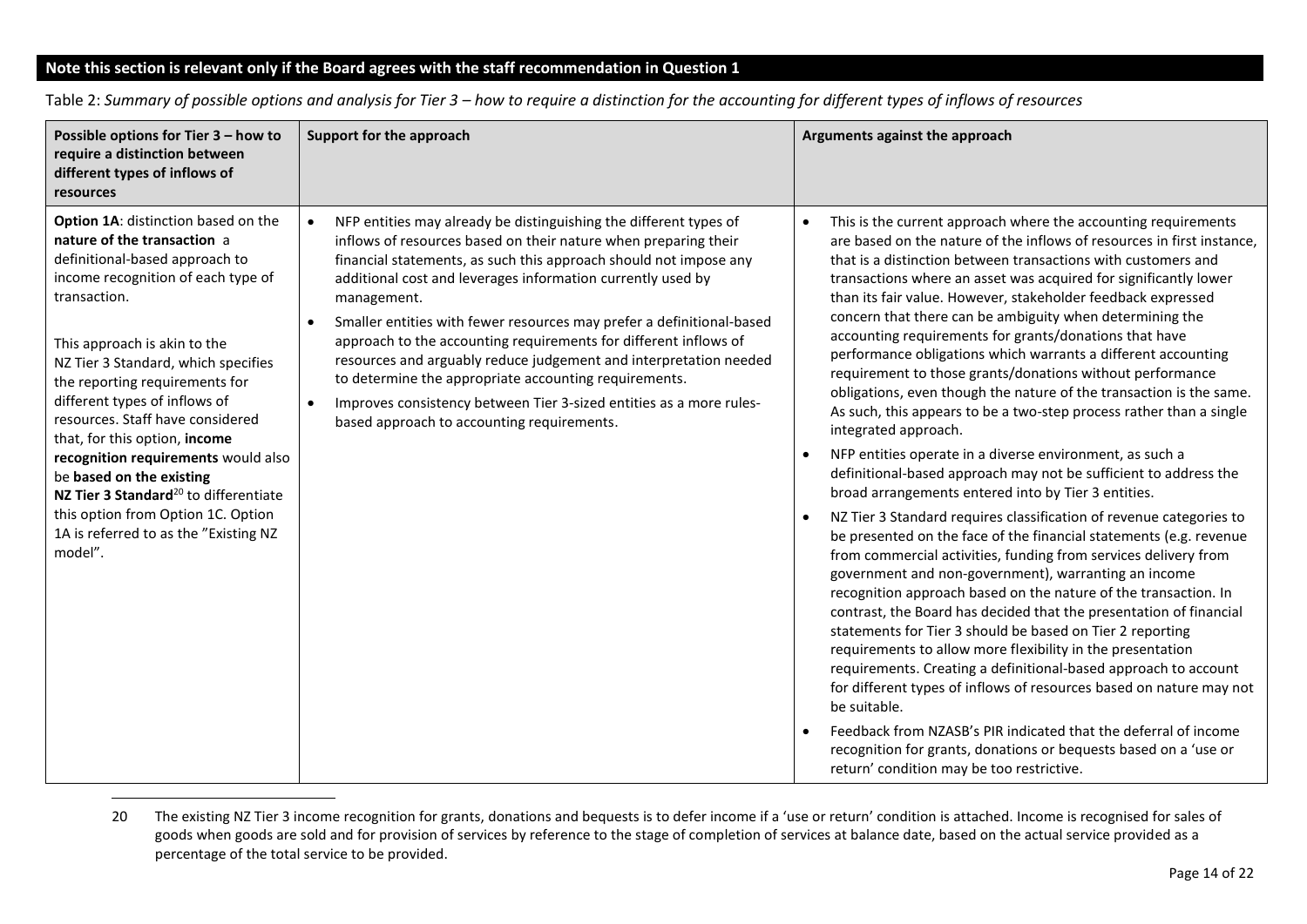| Possible options for Tier 3 - how to<br>require a distinction between<br>different types of inflows of<br>resources                                                                                                                                                                                                                                                                                                                                                                                                                                                                                                                                                                                       | Support for the approach                                                                                                                                                                                                                                                                                                                                                                                                                                                                                                                                                                                                                                                                                                                                                                                                                                                                                                                                                                                                                                                                                                                                                                                                    | Arguments against the approach                                                                                                                                                                                                                                                                                                                                                                                                                                                                                                                                                                                                                                                                                                                                                                                                                                                                                            |
|-----------------------------------------------------------------------------------------------------------------------------------------------------------------------------------------------------------------------------------------------------------------------------------------------------------------------------------------------------------------------------------------------------------------------------------------------------------------------------------------------------------------------------------------------------------------------------------------------------------------------------------------------------------------------------------------------------------|-----------------------------------------------------------------------------------------------------------------------------------------------------------------------------------------------------------------------------------------------------------------------------------------------------------------------------------------------------------------------------------------------------------------------------------------------------------------------------------------------------------------------------------------------------------------------------------------------------------------------------------------------------------------------------------------------------------------------------------------------------------------------------------------------------------------------------------------------------------------------------------------------------------------------------------------------------------------------------------------------------------------------------------------------------------------------------------------------------------------------------------------------------------------------------------------------------------------------------|---------------------------------------------------------------------------------------------------------------------------------------------------------------------------------------------------------------------------------------------------------------------------------------------------------------------------------------------------------------------------------------------------------------------------------------------------------------------------------------------------------------------------------------------------------------------------------------------------------------------------------------------------------------------------------------------------------------------------------------------------------------------------------------------------------------------------------------------------------------------------------------------------------------------------|
| <b>Option 1B:</b> distinction based on<br>whether the reciprocal or non-<br>reciprocal determination attached<br>to the inflows of resources, that is a<br>similar approach to that applied in<br>the superseded AASB 1004<br>Contributions. <sup>21</sup>                                                                                                                                                                                                                                                                                                                                                                                                                                                | Developing an integrated approach based on whether inflow of<br>resources is reciprocal or non-reciprocal would be more principle-<br>based approach than Option 1A.                                                                                                                                                                                                                                                                                                                                                                                                                                                                                                                                                                                                                                                                                                                                                                                                                                                                                                                                                                                                                                                        | Identifying whether a transaction was reciprocal or non-reciprocal<br>$\bullet$<br>in practice was not always straightforward which led to divergence<br>of interpretations and inconsistencies, as noted in the basis for<br>conclusions of AASB 1058. <sup>22</sup><br>Many transfers of inflows of resources given to an NFP entity may<br>fall outside the definition of a reciprocal transfer.                                                                                                                                                                                                                                                                                                                                                                                                                                                                                                                       |
| Option 1C: distinction based on<br>whether the inflows of resources<br>contain explicit stipulation <sup>23</sup> given<br>by a transfer provider (which can<br>include grantors, donors or<br>customers) to use the inflow of<br>resources in a particular way or to<br>act or perform in a particular way <sup>24</sup><br>that results in the outflow of<br>resources that are expected to be<br>used by the NFP entity in fulfilling<br>the stipulations. <sup>25</sup><br>This approach is similar to the<br>NZ Tier 3 approach proposed in the<br>upcoming ED in determining whether<br>an expectation over how the funds<br>will be used, as communicated by<br>the transfer provider, for revenue | Recognises stakeholder feedback that income recognition should allow<br>deferral where there is a specific stipulation that an NFP entity needs<br>to fulfil regardless of whether it is with customers.<br>Similar to Option 1B, developing an integrated approach based on<br>whether there are explicit stipulations would be more principle-based<br>approach than Option 1A.<br>Simplifies the distinction process to only require an entity to determine<br>whether there are explicit stipulations with documentation to support<br>the assessment allows NFP entities to utilise fewer resources in<br>identifying stipulations from those that are implicit, and stakeholder<br>feedback indicated that assessing whether stipulation is attached is not<br>onerous. Requiring documentation in considering whether stipulation<br>is explicit helps auditors to provide assurance on the assessment.<br>Further, NFP PAP members considered that Tier 3 entities should not<br>be required to assess each agreement based on cost versus benefit<br>considerations.<br>Leverages information used by management in decision making as it is<br>expected that management would already be required to determine if | May still require judgement for entities to identify whether a<br>stipulation to use the inflows of resources is given by a transfer<br>provider to use the resources in a particular way meets the criteria<br>in footnote F2 of Figure 1<br>Departure from Tier 1 or Tier 2 requirements, although certain<br>$\bullet$<br>areas overlap (e.g. identifying if stipulation is akin to performance<br>obligations however without 'sufficiently specific' criteria).<br>There may be more time and cost to ensure documentation is<br>provided between grantors/donors/customers and the NFP entity<br>to prove that the stipulation attached to the inflows of resources is<br>explicit (however, this is likely already available for grant acquittal<br>purposes).<br>Time and cost required for entities to understand and apply the<br>$\bullet$<br>new requirements, including the application of terms 'explicit'. |

<sup>21</sup> Prior to the introduction of AASB 1058, NFP entities were required to comply with AASB 1004 for the accounting requirements of income arising from contribution of assets. Refer to Appendix B in Agenda Paper 5.1.3 for an excerpt from the superseded AASB 1004.

<sup>22</sup> The Basis for conclusions in AASB 1058 identified the need for change to address issues with identifying whether a transaction was reciprocal or non-reciprocal under superseded AASB 1004. Refer to Appendix C in Agenda Paper 5.1.3 for an excerpt of paragraphs BC2 – BC7 from AASB 1058.

<sup>23</sup> Staff have used the term 'stipulation' rather than 'obligation' as 'obligation' is generally referred to synonymously with liabilities and Option 1C makes clear that only some obligations would qualify as liabilities.

<sup>24</sup> Refer to footnote [F2](#page-9-1) of Figure 1 for the list of explicit stipulations to use the inflows of resources in a particular way or to act or perform in a particular way.

<sup>25</sup> This option is a combination of the IPSASB ED 71 which requires an outflow of resources that are expected to be used by the NFP entity, and the NZ Tier 3 approach to be proposed in their upcoming ED in determining whether an expectation over how the funds will be used, as communicated by the transfer provider, for revenue recognition of grants, donations, bequests and pledges. This option may be narrower than the notion of expectations and will apply to all transfers of resources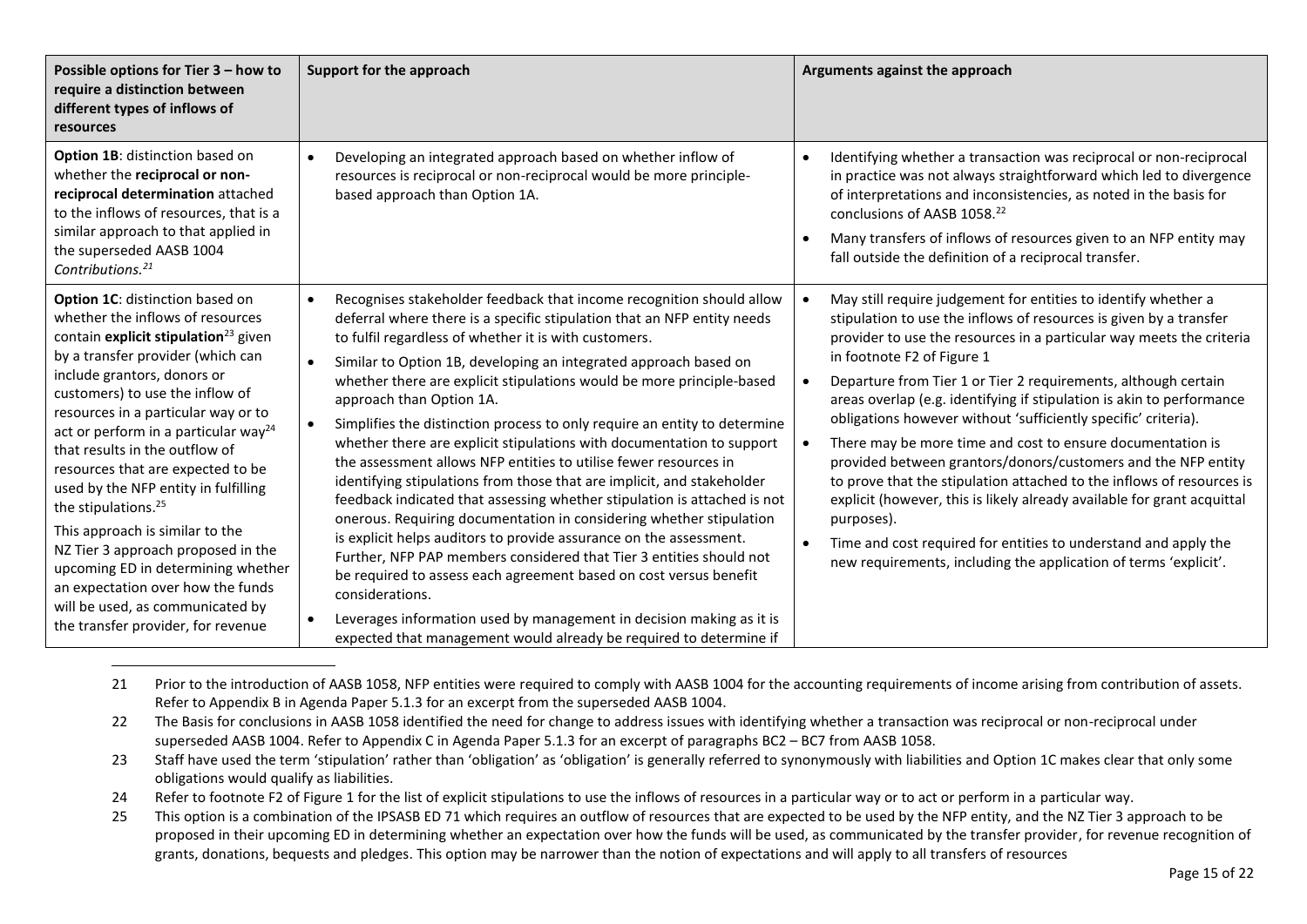| Possible options for Tier $3 -$ how to<br>require a distinction between<br>different types of inflows of<br><b>resources</b>                                                                                                                                                                                   | Support for the approach                                                                                                                                                                                                                                                                                                                                                                                   | Arguments against the approach |
|----------------------------------------------------------------------------------------------------------------------------------------------------------------------------------------------------------------------------------------------------------------------------------------------------------------|------------------------------------------------------------------------------------------------------------------------------------------------------------------------------------------------------------------------------------------------------------------------------------------------------------------------------------------------------------------------------------------------------------|--------------------------------|
| recognition of grants, donations, and<br>bequests pledges. This option may<br>be narrower than the notion of<br>expectations and will apply to all<br>transfers of resources.<br>Documentation in writing between<br>the transferor and transferee is<br>required to assess if the stipulation is<br>explicit. | the inflows of resources contain stipulations from the transfer provider<br>that resources should be used in a particular way (e.g. grant acquittal<br>purposes).<br>Simplifies the current approach to determining whether a transaction<br>should be recognised under AASB 15 or AASB 1058. It does not require<br>identification of whether a promise to transfer goods/services is<br>distinct or not. |                                |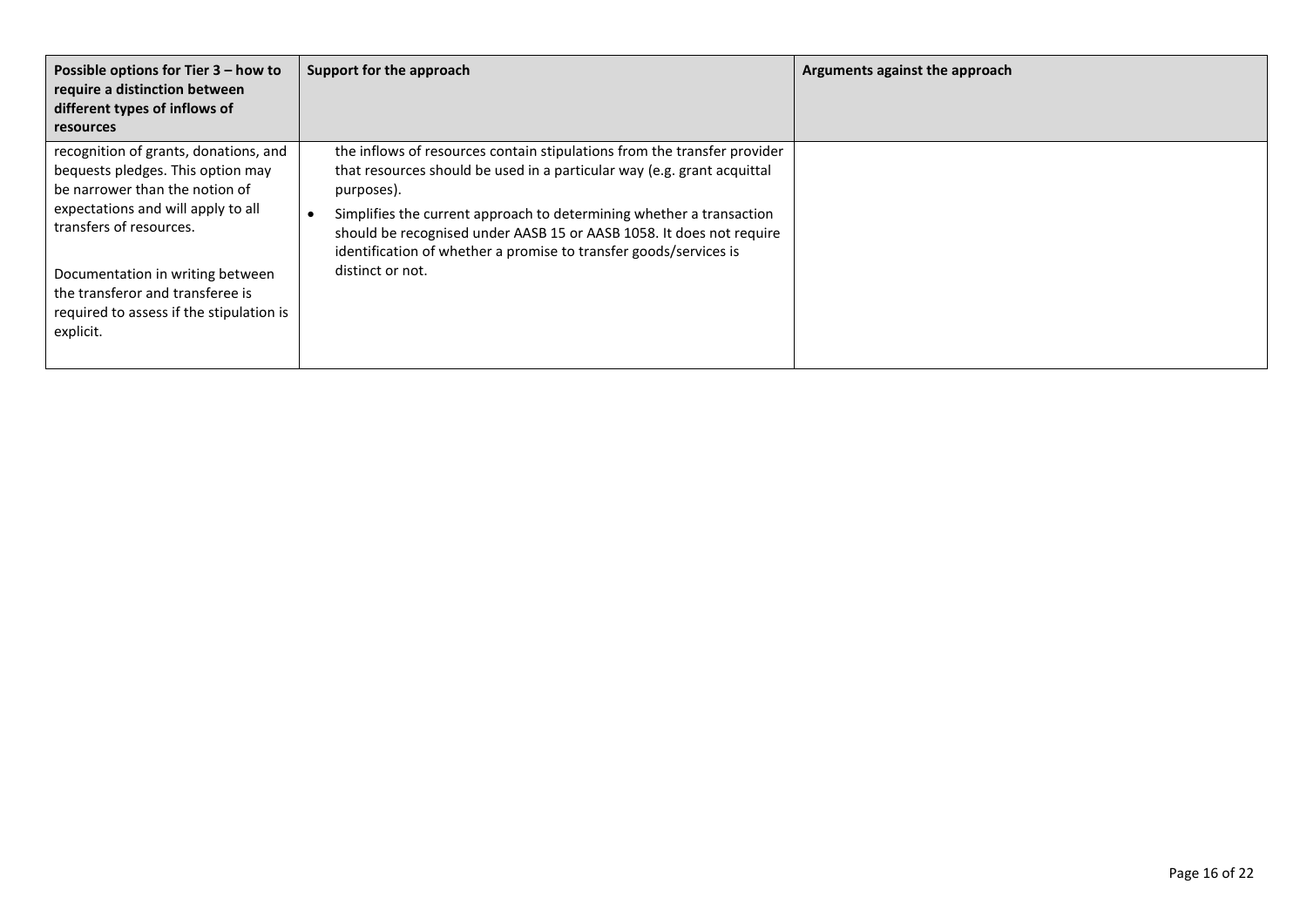# **Evaluation of options against the Tier 3 development principles**

<span id="page-16-0"></span>28 With reference to the 'Approach to simplification' flowchart in Appendix A of Agenda Paper 5.1.3, in addition the analysis in [Table 2](#page-13-0) above, staff also analysed each of the proposed options against the tentative Tier 3 principles previously agreed to by the Board members. Staff consider that the Options 1A and 1C do broadly align with the Tier 3 principles but Option 1B does not, as listed below:

| <b>Principles</b>                                                                                                                                                                                                                                                                                                                                                                                     | <b>Staff assessment</b>                                                                                                                                                                                                                                                                                                                                                                                                                                                                                                                                                                                                                                                                                                                                                 |
|-------------------------------------------------------------------------------------------------------------------------------------------------------------------------------------------------------------------------------------------------------------------------------------------------------------------------------------------------------------------------------------------------------|-------------------------------------------------------------------------------------------------------------------------------------------------------------------------------------------------------------------------------------------------------------------------------------------------------------------------------------------------------------------------------------------------------------------------------------------------------------------------------------------------------------------------------------------------------------------------------------------------------------------------------------------------------------------------------------------------------------------------------------------------------------------------|
| Tier 3 financial statements are general<br>purpose financial statements. As such, Tier<br>3 financial statements provide useful<br>information to users of financial<br>statements                                                                                                                                                                                                                    | Option 1B may not provide useful information to users as<br>there may be transfers of inflows with conditions or<br>specified activities attached that could be categorised as<br>non-reciprocal transfers. As such, this approach may not<br>align with the user expectations of how these inflows should<br>be recognised.                                                                                                                                                                                                                                                                                                                                                                                                                                            |
| Consistency with the accounting principles<br>specified in Tier 2: Australian Accounting<br>Standards - Simplified Disclosures is<br>desirable but might not always be<br>warranted since Tier 3 requirements are<br>being developed as a proportionate<br>response<br>Accounting requirements do not impose<br>disproportionate costs to preparers<br>compared to the benefits of the<br>information | Option 1B does not align with Tier 2 accounting principles<br>and may not be desirable given the judgement and<br>difficulties when determining when a transaction is<br>categorised as reciprocal and non-reciprocal, and may<br>impose more cost to preparers.<br>Option 1C may still require judgement to identify whether<br>stipulation to use the inflows of resources is present (i.e.<br>whether stipulation satisfies the description in footnote F2<br>of Figure 1), which may impose some cost to preparers.<br>However, stakeholder feedback has indicated that assessing<br>if the stipulation is attached to inflows of resources should<br>not be onerous and aligns with users' understanding of the<br>liability attached to the inflows of resources. |
| Where possible, leverage the information<br>management uses to make decisions about<br>the entity's operations. The ability to<br>leverage the information management<br>uses is made within the context of the NFP<br>conceptual framework, user needs and<br>cost/benefit considerations, and aim for<br>comparability within Tier 3 reporting<br>requirements.                                     | Option 1B does not leverage information management uses<br>where there may be inflows of resources categorised as<br>non-reciprocal, even though there may be conditions or<br>specified activities attached to those transactions which the<br>entity is expected to perform/deliver.<br>Option 1A may not leverage the information management<br>uses as indicated by NZASB feedback from its PIR that the<br>'use or return' criteria may be too narrow.                                                                                                                                                                                                                                                                                                             |

#### **Staff recommendation**

- <span id="page-16-1"></span>29 Staff recommend requiring a distinction for the accounting for different types of inflows of resources based on Option 1C. That is, the proposed Tier 3 reporting requirements should require distinction based on whether the inflows of resources contain explicit stipulation given by the transfer provider to use the inflow of resources in a particular way or to act or perform in a particular way that results in the outflow of resources that are expected to be used by the NFP entity in fulfilling its obligations. Documentation between the transferor and transferee is required to support assessing if the stipulation is explicit. Staff think that this is an appropriate and proportionate response in recognition of the size of Tier 3 entities and were persuaded to their view by the following considerations:
	- (a) Feedback from initial staff outreach and members of the NFP PAP indicated the difficulties NFP entities have in determining whether a transaction falls within AASB 15 or AASB 1058, and that Tier 3 should be developed using an integrated approach for income/revenue recognition. As such, requiring distinction for the accounting for different inflows of resources based on whether there are explicit stipulations from the transfer provider (i.e. either from a customer or a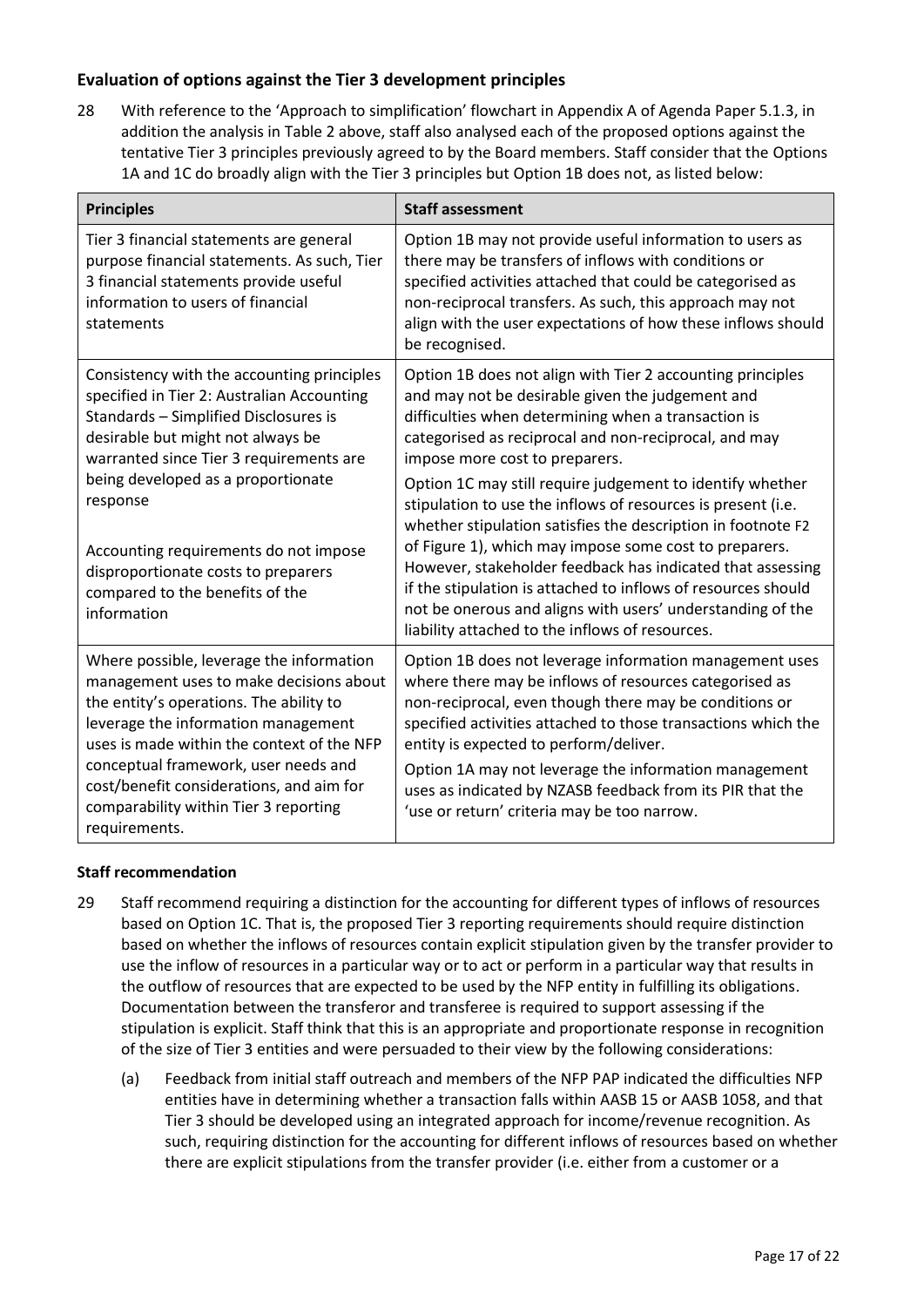grantor/funder) to use the inflows of resources in a particular way or to act or perform in a particular way enables an integrated approach to be applied.

- (b) Requiring the distinction for the accounting for inflows of resources allows different accounting requirements to be developed for inflows of resources with explicit stipulations attached (i.e. deferral of income recognition) to those inflows of resources without explicit stipulations (i.e. immediate income recognition), which may enable more relevant information to be provided to meet a transfer provider's expectations of the entity's use of the inflows of resources.
- (c) Staff recognise that donations may contain implicit intentions from donors/grantors how the inflow of resources should be used by the NFP entity (e.g. a NFP entity receiving an annual grant each year without time stipulation where the donor may have an implicit intention that the grant should be spent within one financial year). However, implicit intentions may be subjective and may lead to increased judgement when assessing whether there are attached stipulations. There may also be difficulties providing assurance on implicit intentions. To simplify the distinction process, Option 1C requires distinction for the accounting for different inflows of resources only based on explicit stipulations.

#### **Question to Board members**

Q2 Do Board members agree, for the purpose of the DP, with the staff recommendation that Tier 3 reporting requirements should require distinction for the accounting for different inflow of resources based on **Option 1C.**

Note, if the Board agrees with the staff recommendation, Agenda Paper 5.1.2 will consider whether to require the assessment of 'sufficiently specific' criteria for accounting of inflows of resources with explicit stipulation (or reciprocal transactions).

If the Board disagree with the staff recommendation, which approach do Board members support?

- <span id="page-17-0"></span>30 If the Board:
	- (a) Agrees with the staff recommendation of Option 1C in Question 2 above, that the distinction should be based on whether the inflows of resources contain explicit stipulation given by the transfer provider to use the inflow of resources in a particular way or to act or perform in a particular way that results in the outflow of resources that are expected to be used by the NFP entity in fulfilling its obligations; or
	- (b) prefers Option 1A or Option 1B in Question 2. That is, the distinction should be based on whether the inflows of resources are categorised based on the nature of the transaction or a reciprocal or non-reciprocal determination;

then staff have identified simplification options for Tier 3 reporting requirements on whether an entity is required to assess 'sufficiently specific' criteria and options for simplification of Tier 3 income recognition model in Agenda Paper 5.1.2.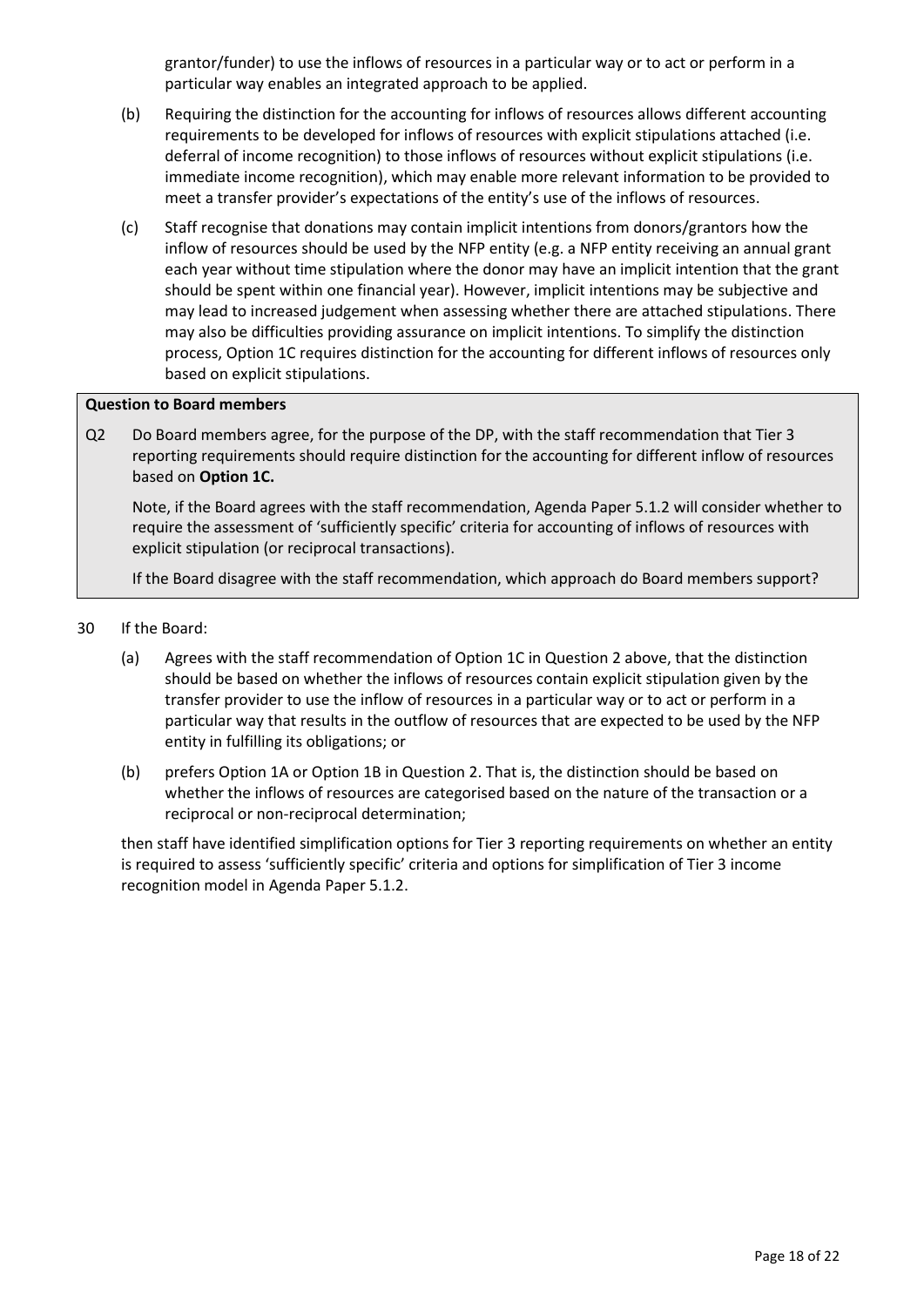### **Note: This section is relevant only if the Board does not agree with the staff recommendation in Question 1**

Table 3 *Summary of possible options and analysis for Tier 3 –* accounting requirements for income recognition without requiring the distinction for the accounting for different inflows of resources

| Possible options for Tier 3 - accounting requirements for income<br>recognition without requiring the distinction for the accounting for<br>different inflows of resources                                                                                                                                                                                                                                                                                                                                                                                                                                                                                                                                                                                                                                                                                                                                                                                                                                                                                                                                                                                                                                                                                                                                                    | Support for the approach                                                                                                                                                                                                                                                                                                                                                                                                                                                                                                         | Arguments against the approach                                                                                                                                                                                                                                                                                                                                                                                                                                                                                                                                                                                                                                                                                                                                                                                                                                                                                                                     |
|-------------------------------------------------------------------------------------------------------------------------------------------------------------------------------------------------------------------------------------------------------------------------------------------------------------------------------------------------------------------------------------------------------------------------------------------------------------------------------------------------------------------------------------------------------------------------------------------------------------------------------------------------------------------------------------------------------------------------------------------------------------------------------------------------------------------------------------------------------------------------------------------------------------------------------------------------------------------------------------------------------------------------------------------------------------------------------------------------------------------------------------------------------------------------------------------------------------------------------------------------------------------------------------------------------------------------------|----------------------------------------------------------------------------------------------------------------------------------------------------------------------------------------------------------------------------------------------------------------------------------------------------------------------------------------------------------------------------------------------------------------------------------------------------------------------------------------------------------------------------------|----------------------------------------------------------------------------------------------------------------------------------------------------------------------------------------------------------------------------------------------------------------------------------------------------------------------------------------------------------------------------------------------------------------------------------------------------------------------------------------------------------------------------------------------------------------------------------------------------------------------------------------------------------------------------------------------------------------------------------------------------------------------------------------------------------------------------------------------------------------------------------------------------------------------------------------------------|
| Option 2A: Simplify the income recognition requirements to allow either<br>expenses or time-based matching for all transferred resources.<br>This approach was presented at the February 2022 AASB Board meeting<br>and is similar to the approach applied in AASB 120 Accounting for<br>Government Grants and Disclosure of Government Assistance (but<br>extends to all inflows of resources regardless if there are<br>conditions/obligations over the transferred assets and whether they are<br>enforceable). This option proposes that income be recognised based on<br>either expenses or time-based matching that the entity considers to be<br>most representationally faithful to the amount and pattern of<br>consumption/used of transferred resources received.<br>Inflows of resources related to assets, including non-monetary assets<br>recognised at fair value may, as a presentation alternative to recognising<br>'deferred income' liability, deduct the amount of the grant in arriving at<br>the carrying amount of the asset. This means recognising the inflows of<br>resources in profit or loss as a reduced depreciation expense. As such,<br>where the inflows of resources are received for the entire value of the<br>asset, the effect would result in non-recognition of the asset. In this | Consistent with AASB 120.<br>Expected to be less costly to apply than<br>the existing AASB 1058 model for Tier 3<br>entities, removing the need to assess<br>enforceability and specificity of<br>conditions.<br>May increase the understandability of<br>financial statements as the liability more<br>closely aligns with the stakeholder view of<br>a liability.<br>Leverages management information used<br>in decision making due to the use of<br>matching.<br>Proportionate response to issues raised by<br>stakeholders. | Reduces comparability between other tiers of NFP<br>entities. <sup>26</sup><br>A liability arising from unenforceable obligations may<br>result in a departure from the Conceptual<br>Framework. <sup>27</sup><br>Enforceability is a key characteristic of a liability, and<br>this has been removed in this option which may<br>result in difficulty for users to identify a liability from<br>a general obligation.<br>Allows the entity an option to offset funding received<br>against a related asset purchased or constructed,<br>which may result in non-recognition of assets and<br>reduced information for users.<br>Requires entities to keep records of all expenses to<br>enable matching of inflows of resources to related<br>expenditure, which may increase cost and may not<br>appear to simplify in all cases.<br>Entities can choose how income is deferred based on<br>either matching expenditure or systemic allocation of |

<span id="page-18-0"></span><sup>26</sup> Paragraphs BC15 – BC17 of AASB 1058 outlined the Board's rationale to not extend the scope of AASB 120 to NFP entities including:

a) limited scope of transfers addressed by AASB 120 compared to varied transfers received by a NFP entity; and

b) application of recognition and presentation requirements in AASB 120 could result in an entity's assets being materially understated. The Board observed that the application of requirements in AASB 120 to all transfers would require an NFP entity to defer income recognition for every form of transfers until there is reasonable assurance that the entity will comply with any conditions attached to the transfer, and AASB 120 does not define 'conditions', which may lead to inconsistency in application. The Board also noted the inconsistency of the nature of obligation giving rise to a liability rather than income with the principles of the Conceptual Framework.

<sup>27</sup> The IASB in it[s Third Agenda Consultation](https://www.ifrs.org/content/dam/ifrs/project/third-agenda-consultation/rfi-third-agenda-consultation-2021.pdf) issued in March 2021 noted the stakeholder feedback on IAS 20 *Accounting for Government Grants and Disclosure of Government Assistance* related to the timing of income which is based on reasonable assurance and matching of costs with income rather than satisfaction of performance obligations identified in a grant, with matching of costs with income not being an objective of the Conceptual Framework.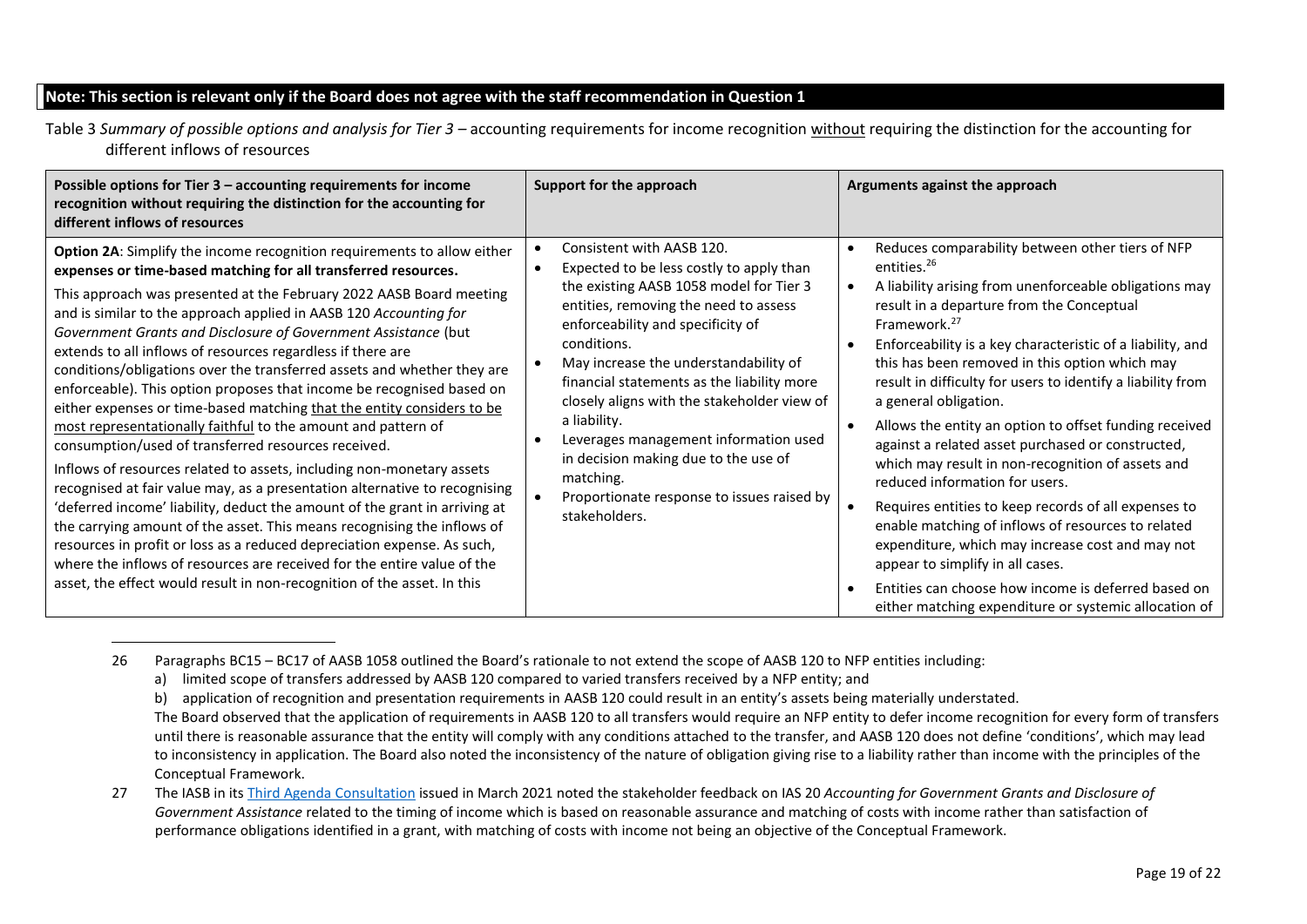| Possible options for Tier 3 - accounting requirements for income<br>recognition without requiring the distinction for the accounting for<br>different inflows of resources                                                                                                                                                                                              | Support for the approach                                                                                                                                                                                                                                                     | Arguments against the approach                                                                                                                                                                                                                                                                                                                                                                                                                                                                                                                                                                                                                                  |
|-------------------------------------------------------------------------------------------------------------------------------------------------------------------------------------------------------------------------------------------------------------------------------------------------------------------------------------------------------------------------|------------------------------------------------------------------------------------------------------------------------------------------------------------------------------------------------------------------------------------------------------------------------------|-----------------------------------------------------------------------------------------------------------------------------------------------------------------------------------------------------------------------------------------------------------------------------------------------------------------------------------------------------------------------------------------------------------------------------------------------------------------------------------------------------------------------------------------------------------------------------------------------------------------------------------------------------------------|
| paper, this model referred to as the "expense/time-based matching<br>model".                                                                                                                                                                                                                                                                                            |                                                                                                                                                                                                                                                                              | expenditure, reducing consistency amongst Tier 3<br>entities. For funding provided for a general purpose,<br>an entity can indefinitely defer income (in extreme<br>cases).                                                                                                                                                                                                                                                                                                                                                                                                                                                                                     |
| Option 2B: simplify the income recognition requirements to recognise<br>income at the earlier of receiving cash or receiving a right to cash<br>(receivable). In this paper, this is referred to as the "Receipt-based<br>model".                                                                                                                                       | Least costly model since an entity is not<br>$\bullet$<br>required to consider any terms and<br>conditions within the agreement to<br>determine accounting treatment.<br>Simplifies judgement and interpretation<br>of accounting requirements.                              | Does not reflect the pattern of transfer of specific<br>$\bullet$<br>goods/services with the contract/document/explicit<br>direction of donor/funder<br>Causes mismatch between receipt of funds and<br>$\bullet$<br>corresponding expenditure for all contracts which<br>overlap a financial period.<br>Conflicts with stakeholder feedback in respect of user<br>$\bullet$<br>needs.<br>Would likely increase volatility of results as income<br>and expense are more likely recognised in different<br>periods compared to current requirements of AASB<br>15 and AASB 1058.<br>Results in more recognition of income on receipt of<br>cash/cash receivable. |
| Option 2C: simplify the income recognition requirements to recognise<br>income at the completion of the specified activities/services. For capital<br>grants received to construct a non-financial asset, income is recognised<br>when construction of that asset is completed. In this paper, this is<br>referred to as the "completion of activities/services model". | Similar to Option 2B, least costly model<br>$\bullet$<br>since an entity is not required to consider<br>any terms and conditions within the<br>agreement to determine accounting<br>treatment, and simplifies judgement and<br>interpretation of accounting<br>requirements. | Similar to Option 2B above except that income will<br>only be recognised when goods are delivered, after<br>the provision of services or the construction of the<br>non-financial asset has been completed. Therefore<br>delaying the income recognition until the point of<br>completion of underlying activities/services.                                                                                                                                                                                                                                                                                                                                    |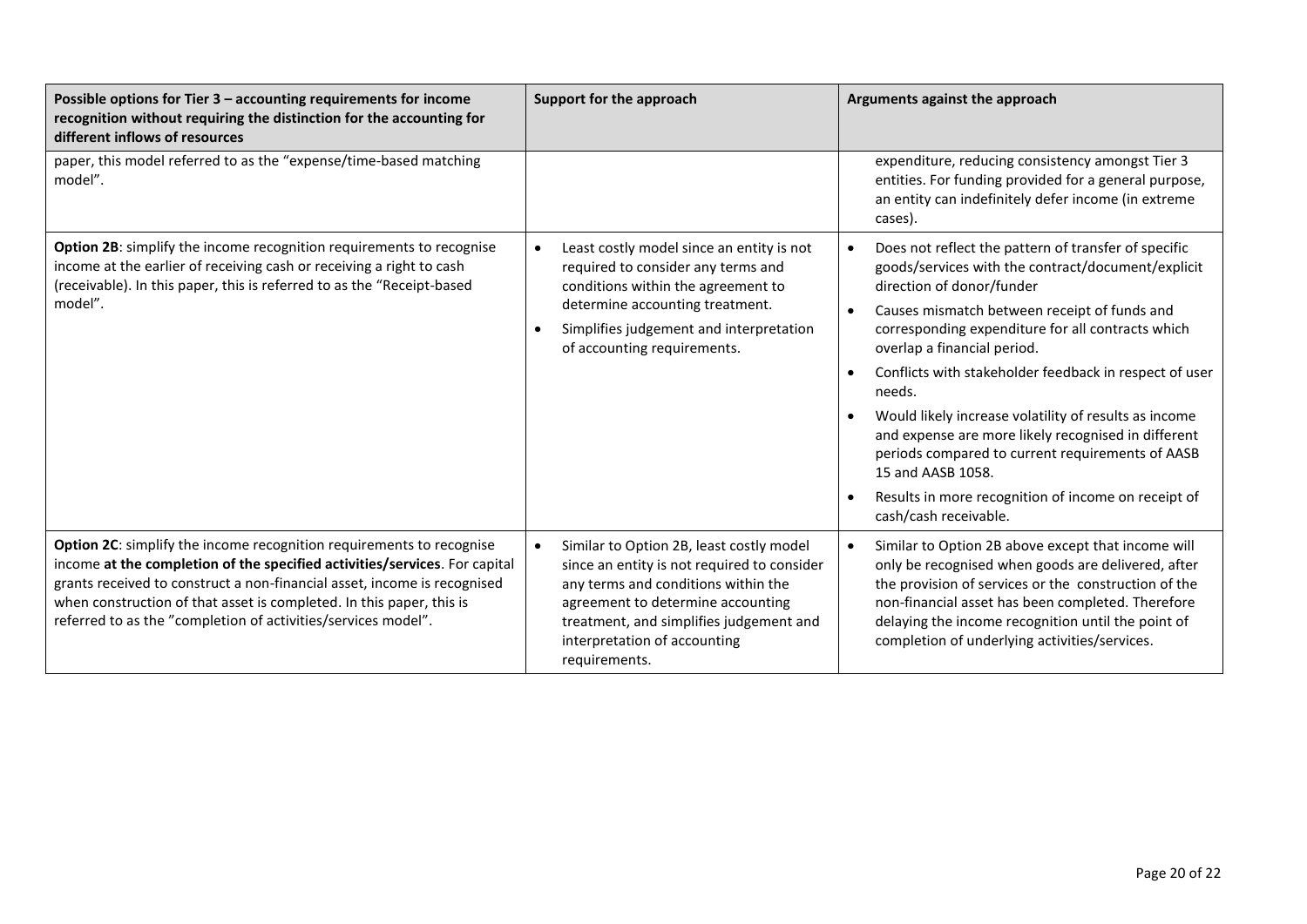## **Evaluation of options against the Tier 3 development principles**

<span id="page-20-0"></span>31 With reference to the 'Approach to simplification' flowchart in Appendix A of Agenda Paper 5.1.3, in addition the analysis in [Table 3](#page-18-0) above, staff also analysed each of the proposed options against the tentative Tier 3 principles previously agreed to by the Board members. Staff consider that the proposed options may not align with the Tier 3 principles as listed below:

| <b>Principles</b>                                                                                                                                                                                                                                                                                                                                                                              | <b>Staff assessment</b>                                                                                                                                                                                                                                                                                                                                                                                                                                                                                                                  |
|------------------------------------------------------------------------------------------------------------------------------------------------------------------------------------------------------------------------------------------------------------------------------------------------------------------------------------------------------------------------------------------------|------------------------------------------------------------------------------------------------------------------------------------------------------------------------------------------------------------------------------------------------------------------------------------------------------------------------------------------------------------------------------------------------------------------------------------------------------------------------------------------------------------------------------------------|
| Tier 3 financial statements are general<br>purpose financial statements. As such,<br>Tier 3 financial statements provide useful<br>information to users of financial<br>statements                                                                                                                                                                                                             | Options 2B and 2C may not provide useful information to<br>users because Option 2B requires income to be recognised<br>when cash received/receivable even if there were<br>obligations attached and Option 2C recognises income at<br>the completion of the obligation even if the entity may have<br>partially satisfied the obligation. Both these options would<br>not align with the user expectations and conflict with<br>stakeholder feedback in respect of user needs.                                                           |
|                                                                                                                                                                                                                                                                                                                                                                                                | Option 2A allows an entity to recognise income matched<br>with relevant expenses whenever the entity considers<br>appropriate, even where there may not be obligations<br>specified which may not meet the definition of a liability in<br>the Conceptual Framework. However, it may increase the<br>understandability of financial statements as the liability<br>more closely aligns with the stakeholder view of a liability<br>compared to Options 2B and 2C.                                                                        |
| Consistency with the accounting principles<br>specified in Tier 2: Australian Accounting<br>Standards - Simplified Disclosures is<br>desirable but might not always be<br>warranted since Tier 3 requirements are<br>being developed as a proportionate<br>response<br>Accounting requirements do not impose<br>disproportionate costs to preparers<br>compared to benefits of the information | Options 2B and 2C are not consistent with Tier 2 accounting<br>principles as Option 2B requires all income to be recognised<br>up front and Option 2C requires deferral of income in all<br>cases.<br>Option 2A may not align with Tier 2 accounting principles<br>(even though in some scenarios it may) and it may impose<br>more cost on preparers as it requires meticulous record<br>keeping in order to apply the matching of income with<br>related expenditure.                                                                  |
| Where possible, leverage the information<br>management uses to make decision about<br>the entity's operations. The ability to<br>leverage the information management<br>uses is made within the context of the NFP<br>conceptual framework, user needs and<br>cost/benefit considerations, and the aim<br>for comparability within Tier 3 reporting<br>requirements.                           | Whilst both Options 2B and 2C are the least costly<br>approaches to income recognition, however they may not<br>always leverage information management uses as some<br>information required is not ordinarily prepared by<br>management and may be inconsistent with information<br>recorded in grant acquittals.<br>Option 2A most strongly leverages the information<br>management uses to reflect the reporting to funding<br>providers for grant acquittal purposes (however, this would<br>not be applicable for all transactions). |

#### **Staff recommendation**

<span id="page-20-1"></span>32 If the Board decides that no distinction for the accounting for different inflows of resources is required in Question 1 above, then on balance, staff recommend Option 2A, that the proposed Tier 3 reporting requirements should allow either expenses or time-based matching that the entity considers most representationally faithful to the amount and pattern of the inflows of resources. Staff were persuaded to their view by the following considerations: